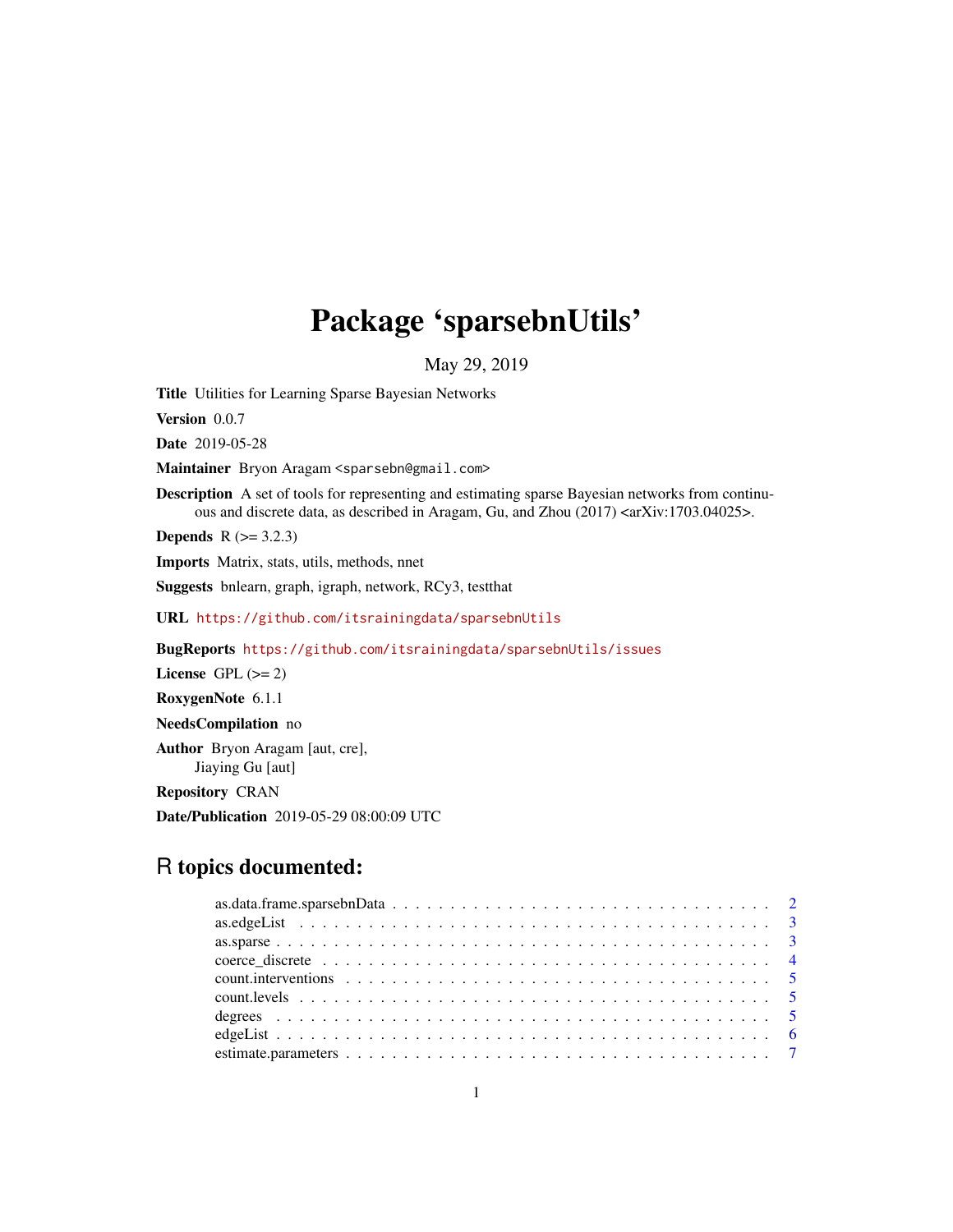<span id="page-1-0"></span>

|  | $\overline{7}$ |
|--|----------------|
|  | 8              |
|  | 9              |
|  | 9              |
|  | <b>10</b>      |
|  | 11             |
|  | 11             |
|  | 12             |
|  | 13             |
|  | 13             |
|  | 14             |
|  | 14             |
|  | 15             |
|  | 16             |
|  | 17             |
|  | 17             |
|  | 19             |
|  | 20             |
|  | 20             |
|  | 21             |
|  | 21             |
|  | 22             |
|  | 23             |
|  | 24             |
|  | 24             |
|  | 25             |
|  | 26             |
|  | 27             |
|  | 29             |
|  | 31             |
|  | 32             |
|  | 33             |
|  | 33             |
|  | 35             |
|  | 36             |

as.data.frame.sparsebnData

*Convert a sparsebnData object back to a data.frame*

# Description

Convert a sparsebnData object back to a data.frame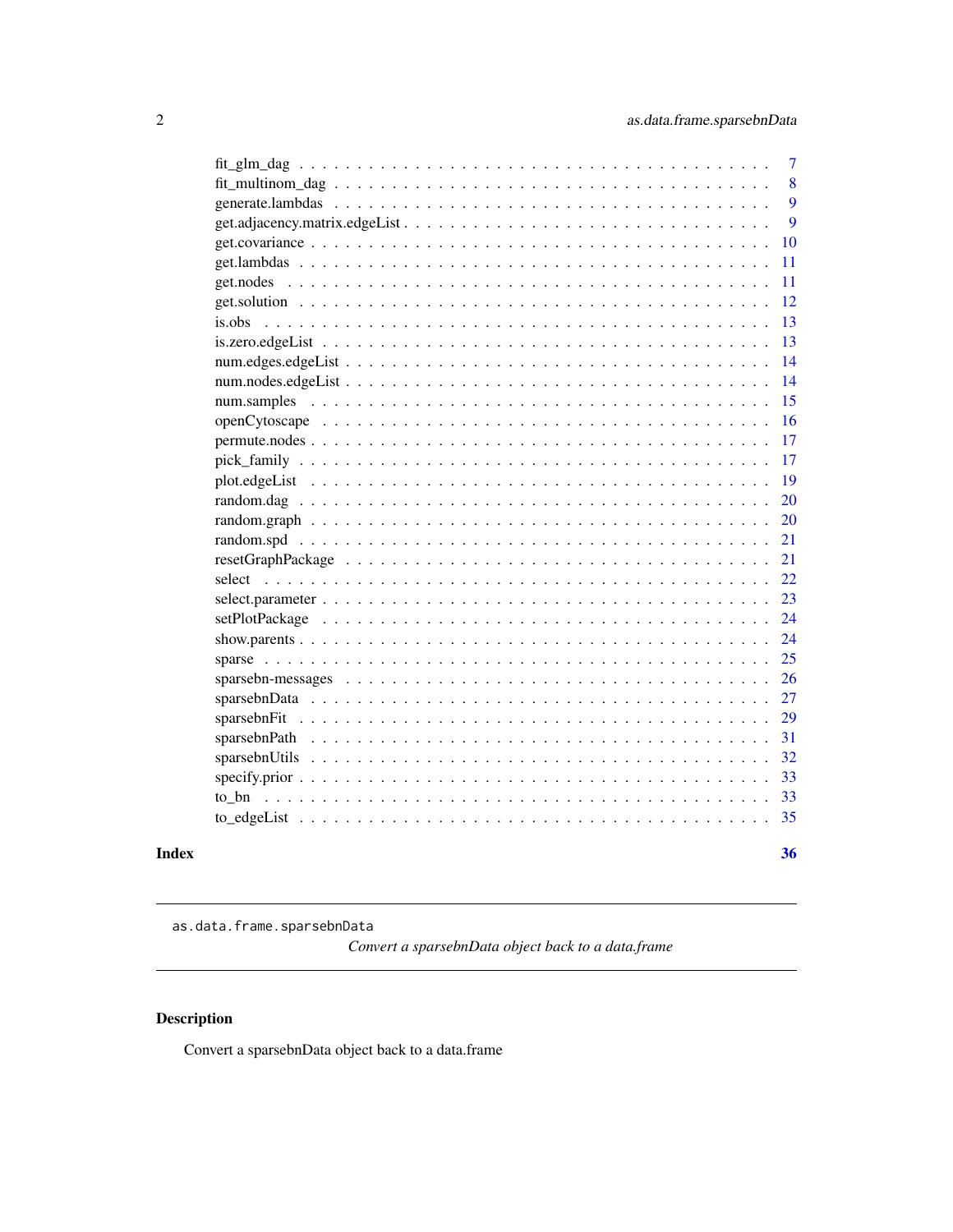# <span id="page-2-0"></span>as.edgeList 3

# Usage

```
## S3 method for class 'sparsebnData'
as.data.frame(x, \ldots)
```
# Arguments

|                         | a sparsebnData object.                           |
|-------------------------|--------------------------------------------------|
| $\cdot$ $\cdot$ $\cdot$ | (optional) additional argument to as.data.frame. |

# Description

Methods for coercing other R objects to [edgeList](#page-5-1) objects.

# Usage

```
as.edgeList(x)
```
# Arguments

x A compatible R object.

#### Value

[edgeList](#page-5-1)

| as.sparse | as.sparse |  |  |
|-----------|-----------|--|--|
|           |           |  |  |

# Description

Methods for coercing other R objects to [sparse](#page-24-1) objects.

# Usage

as.sparse(x, index =  $"R", ...$ )

# Arguments

|         | A compatible R object.                                          |
|---------|-----------------------------------------------------------------|
| index   | "R" or "C", depending on whether to use R- or C-style indexing. |
| $\cdot$ | other parameters.                                               |

# Value

[sparse](#page-24-1)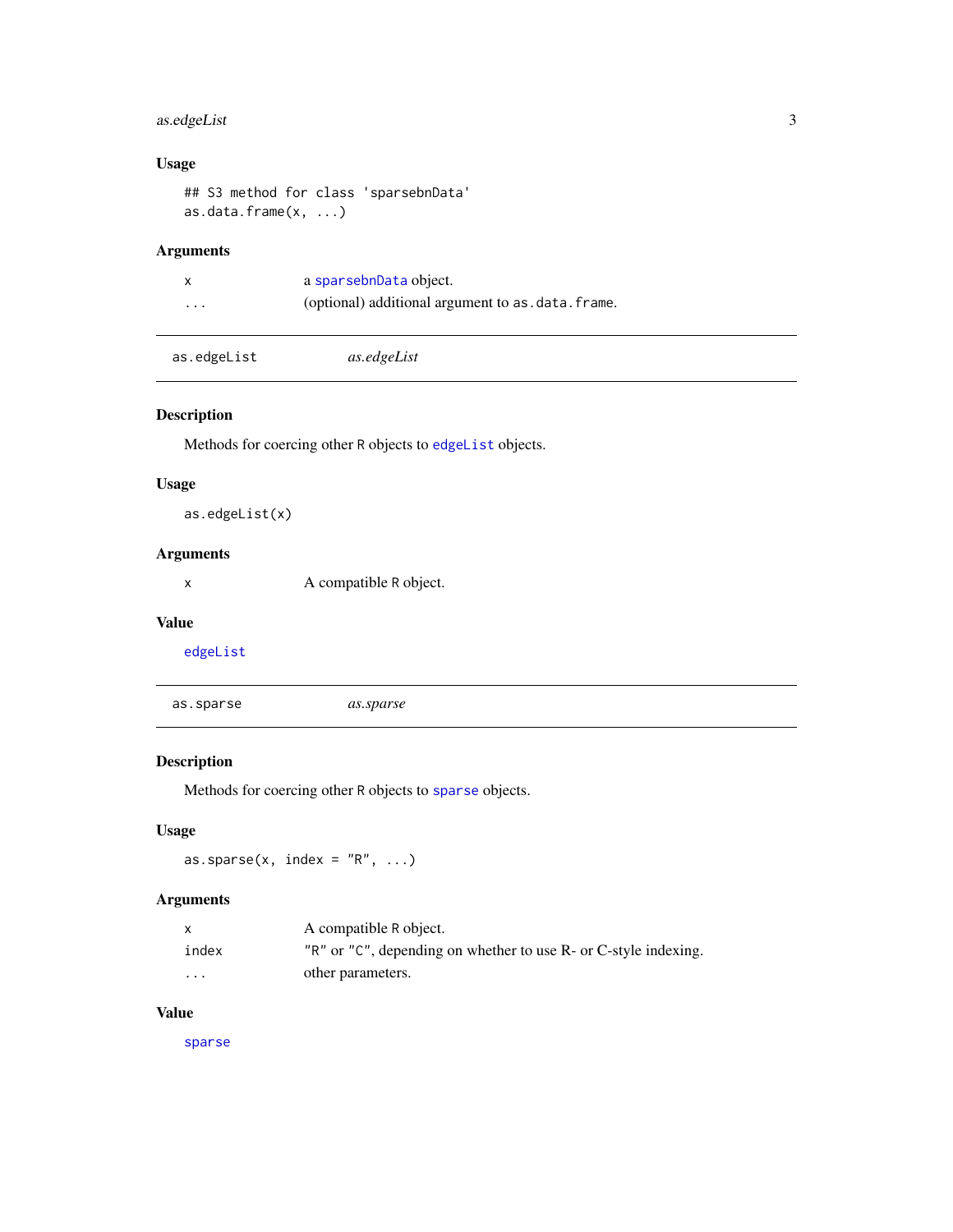<span id="page-3-0"></span>coerce\_discrete *Recode discrete data*

#### Description

Recodes discrete data so that the levels correspond to 0...n-1, where n is the total number of levels in a discrete factor.

#### Usage

```
coerce_discrete(x)
```
## S3 method for class 'factor' coerce\_discrete(x)

## S3 method for class 'numeric' coerce\_discrete(x)

## S3 method for class 'integer' coerce\_discrete(x)

## S3 method for class 'character' coerce\_discrete(x)

## S3 method for class 'data.frame' coerce\_discrete(x)

## S3 method for class 'sparsebnData' coerce\_discrete(x)

# Arguments

x an R object to coerce.

# Details

Assumes data is unordered. Ordered factors are not supported at this time.

#### Examples

```
x \le -1:5coerce_discrete(x) # output: 0 1 2 3 4
x <- c("high", "normal", "high", "low")
coerce_discrete(x) # output: 0 2 0 1
```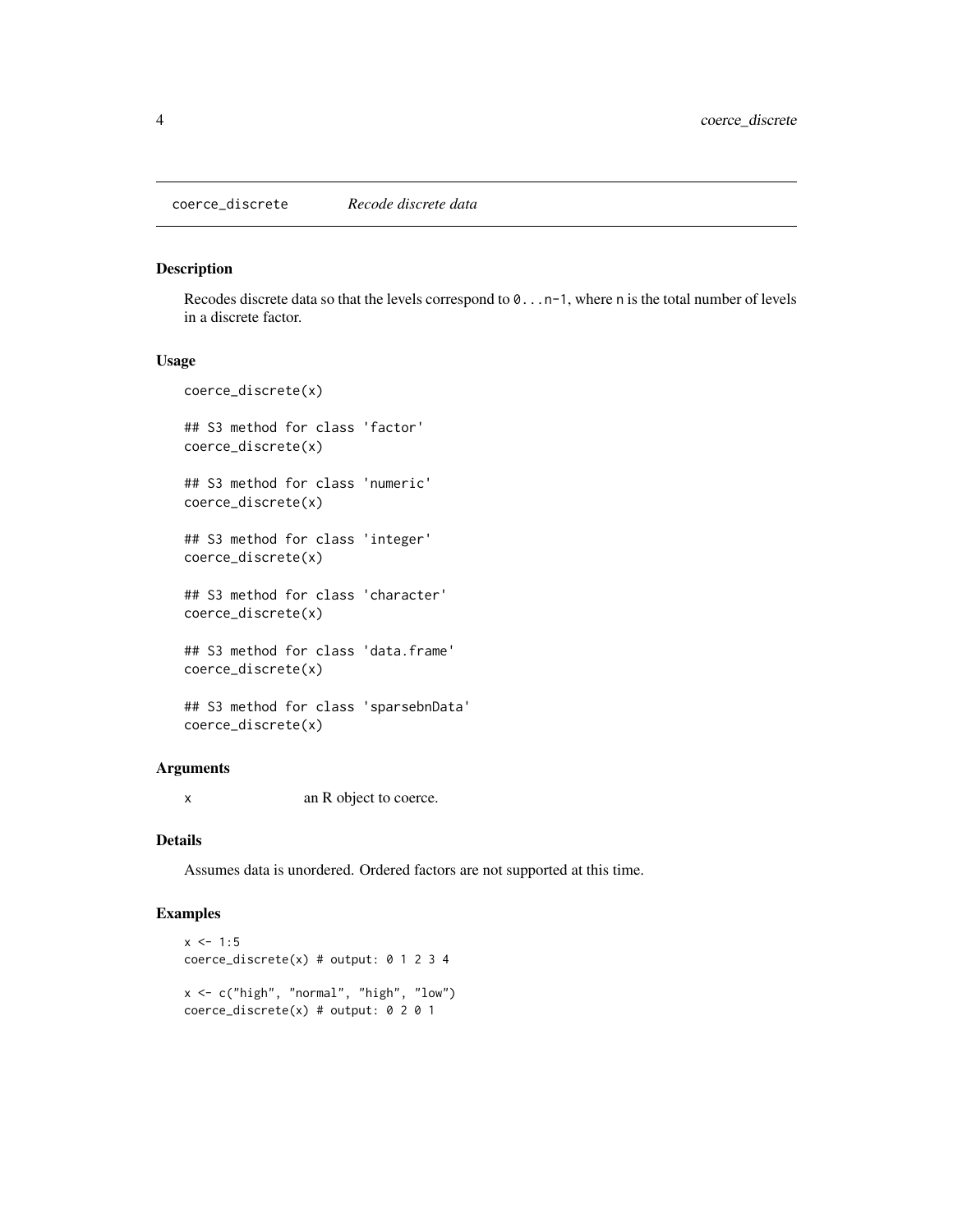<span id="page-4-2"></span><span id="page-4-0"></span>count.interventions *Count the number of rows under intervention*

#### Description

Returns the number of rows with at least one intervention

#### Usage

count.interventions(data)

# Arguments

data a [sparsebnData](#page-26-1) object.

<span id="page-4-1"></span>

| count.levels | Count the number of levels per variable |
|--------------|-----------------------------------------|
|--------------|-----------------------------------------|

# Description

Returns the number of levels per variable as an ordered vector.

#### Usage

```
count.levels(data)
```
#### Arguments

data a [sparsebnData](#page-26-1) object.

degrees *Degree distribution of a graph*

#### Description

Returns a data.frame with summary statistics on the total degree, in-degree, and out-degree of each node in the network.

#### Usage

degrees(x)

# Arguments

x an edgeList object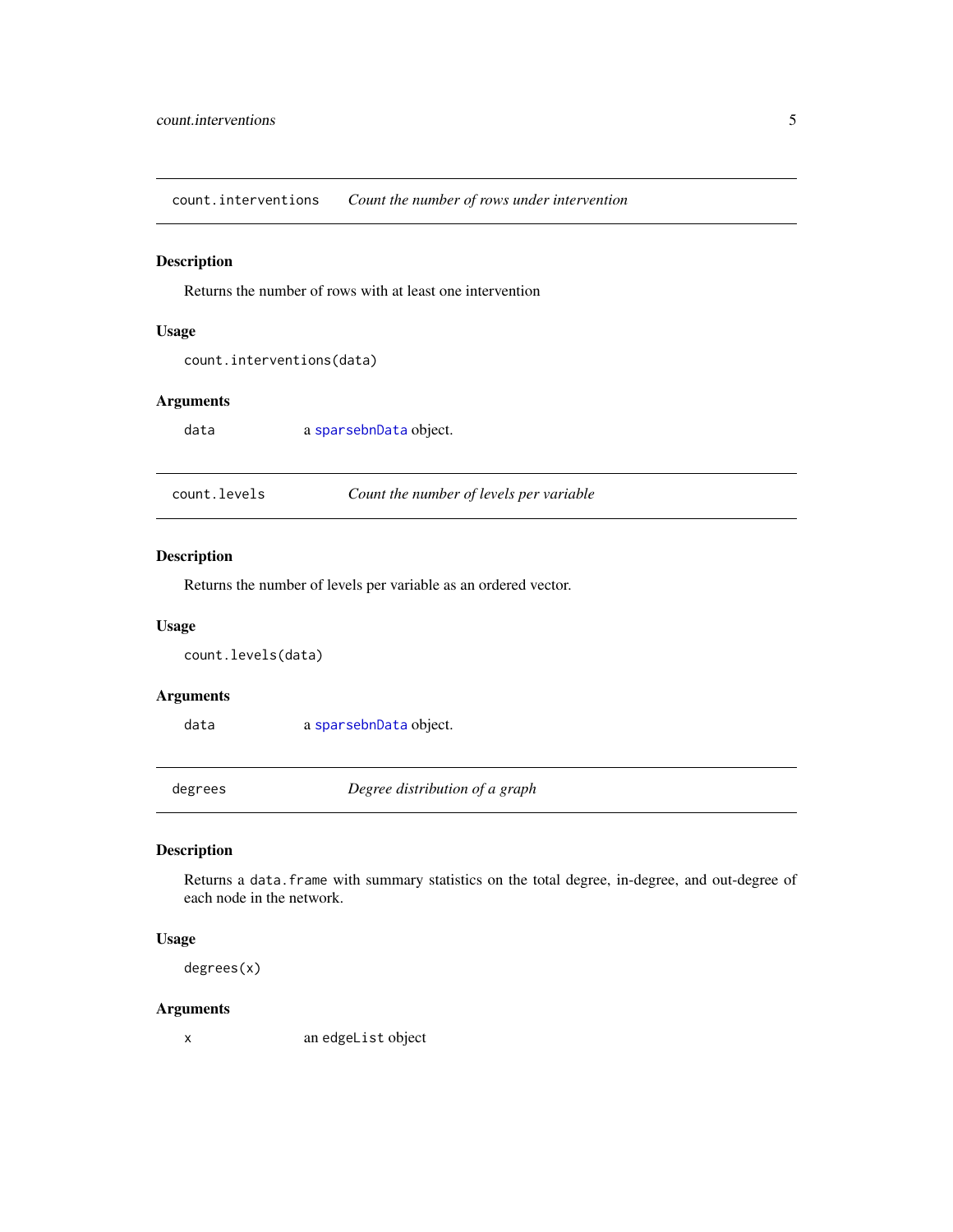<span id="page-5-1"></span><span id="page-5-0"></span>

Convenience wrapper class for a (column-major) edge list. Each component of the list corresponds to a node, and each component is an integer vector whose components are the parents of this node in the graph.

#### Usage

```
is.edgeList(x)
## S3 method for class 'edgeList'
print(x, maxsize = 20, ...)
## S3 method for class 'edgeList'
summary(object, ...)
```
edgeList(x)

# Arguments

| x        | A list containing parents for each node in a graph. The length of this list should<br>be the same as the number of nodes in the graph. |
|----------|----------------------------------------------------------------------------------------------------------------------------------------|
| maxsize  | Maximum number of nodes to print out. If num. nodes $(x)$ > maxsize, then a<br>simple summary will be printed instead.                 |
| $\ddots$ | (optional) additional arguments.                                                                                                       |
| object   | an object of type edgeList                                                                                                             |

# Details

Also inherits from [list](#page-0-0).

# Methods

[get.adjacency.matrix](#page-8-1), [num.nodes](#page-13-1), [num.edges](#page-13-2)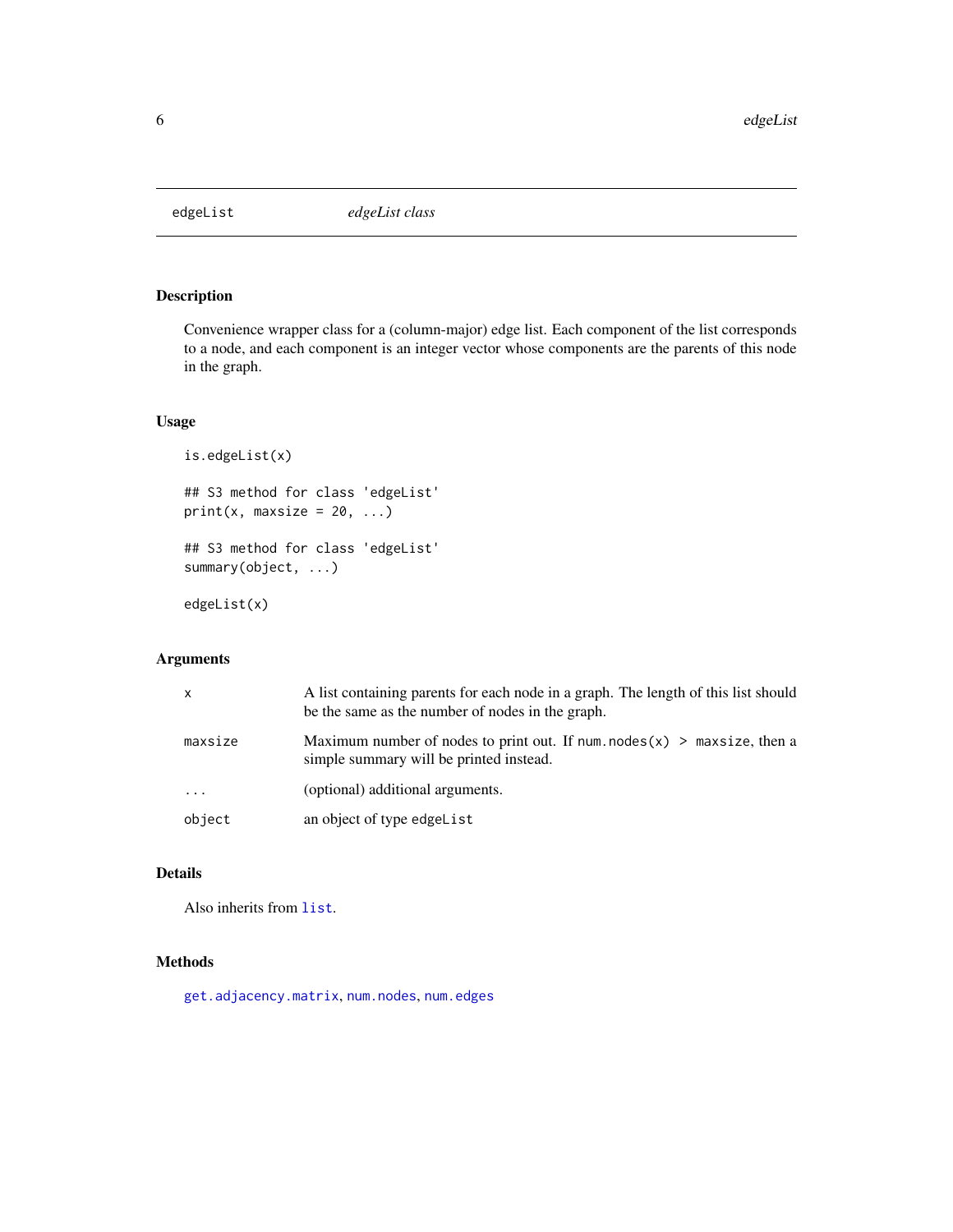<span id="page-6-2"></span><span id="page-6-0"></span>estimate.parameters *Estimate the parameters of a Bayesian network*

#### Description

Given the structure of a Bayesian network, estimate the parameters (weights) using ordinary least squares (for Gaussian data) or logistic regression (for discrete data).

# Usage

```
estimate.parameters(fit, data, ...)
```
# Arguments

| fit      | fitted sparsebn Fit or sparsebn Path object containing the Bayesian network |
|----------|-----------------------------------------------------------------------------|
|          | structure to fit.                                                           |
| data     | Data to use for fitting.                                                    |
| $\cdots$ | (optional) additional arguments to pass to $\text{Im}$ or $\text{glm}$ .    |

# Details

The low-level fitting methods are [fit\\_glm\\_dag](#page-6-1) (for continuous data) and [fit\\_multinom\\_dag](#page-7-1) (for discrete data).

<span id="page-6-1"></span>

| fit_glm_dag | Inference in Bayesian networks |
|-------------|--------------------------------|
|-------------|--------------------------------|

# Description

Basic computing engine called by [estimate.parameters](#page-6-2) for fitting parameters in a Bayesian network. Should not be used directly unless by experienced users.

# Usage

```
fit\_glm\_dag(parents, dat, call = "lm.fit", ...)
```
# Arguments

| parents | edgeList object.                                                                                          |
|---------|-----------------------------------------------------------------------------------------------------------|
| dat     | Data.                                                                                                     |
| call    | Either "lm.fit" or "glm.fit".                                                                             |
| $\cdot$ | If call $=$ "glm. fit", specify family here. Also allows for other parameters<br>to lm. fit and glm. fit. |

# Details

Can call either  $lm$ . fit or glm. fit, with any choice of family.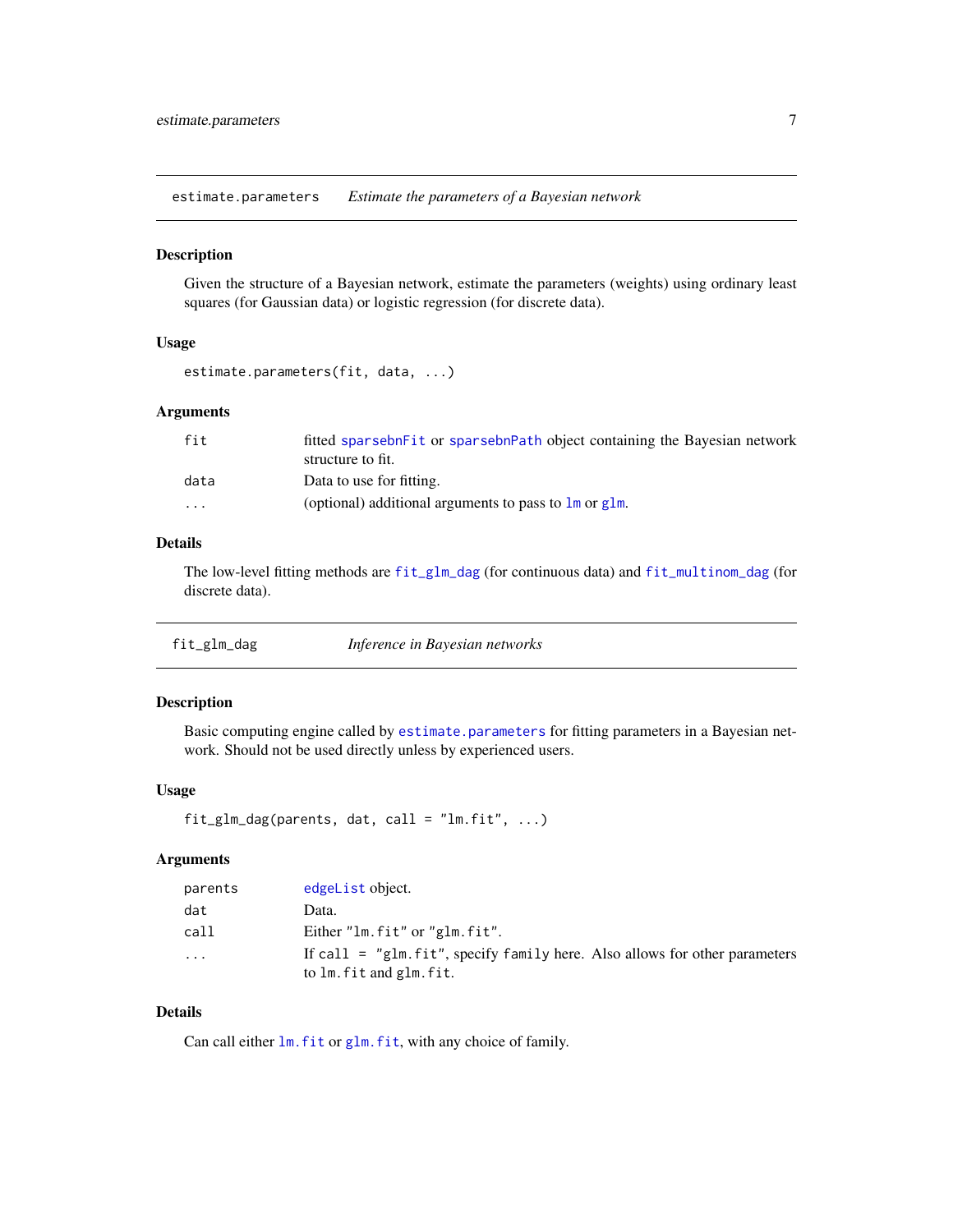<span id="page-7-1"></span><span id="page-7-0"></span>

Given the structure of a Bayesian network, estimate the parameters using multinomial logistic regression. For each node  $i$ , regress  $i$  onto its parents set using [multinom](#page-0-0) in package [nnet](#page-0-0).

# Usage

fit\_multinom\_dag(parents, dat)

#### Arguments

| parents | An edgeList object.         |
|---------|-----------------------------|
| dat     | Data, a dataframe or matrix |

#### Value

A list with with one component for each node in the graph. Each node is a coefficient matrix for the parents of that node.

#### Examples

```
### construct a random data set
x < -c(0,1,0,1,0)y \leftarrow c(1, 0, 1, 0, 1)z \leq c(0,1,2,1,0)a \leftarrow c(1,1,1,0,0)b \leq c(0, 0, 1, 1, 1)dat <- data.frame(x, y, z, a, b)
### randomly construct an edgelist of a graph
nnode <- ncol(dat)
li <- vector("list", length = nnode)
li[[1]] \leftarrow c(2L, 4L)li[[2]] <- c(3L,4L,5L)
li[[3]] <- integer(0)
li[[4]] <- integer(0)
li[[5]] <- integer(0)
edgeL <- edgeList(li)
```

```
### run fit_multinom_dag
fit.multinom <- fit_multinom_dag(edgeL, dat)
```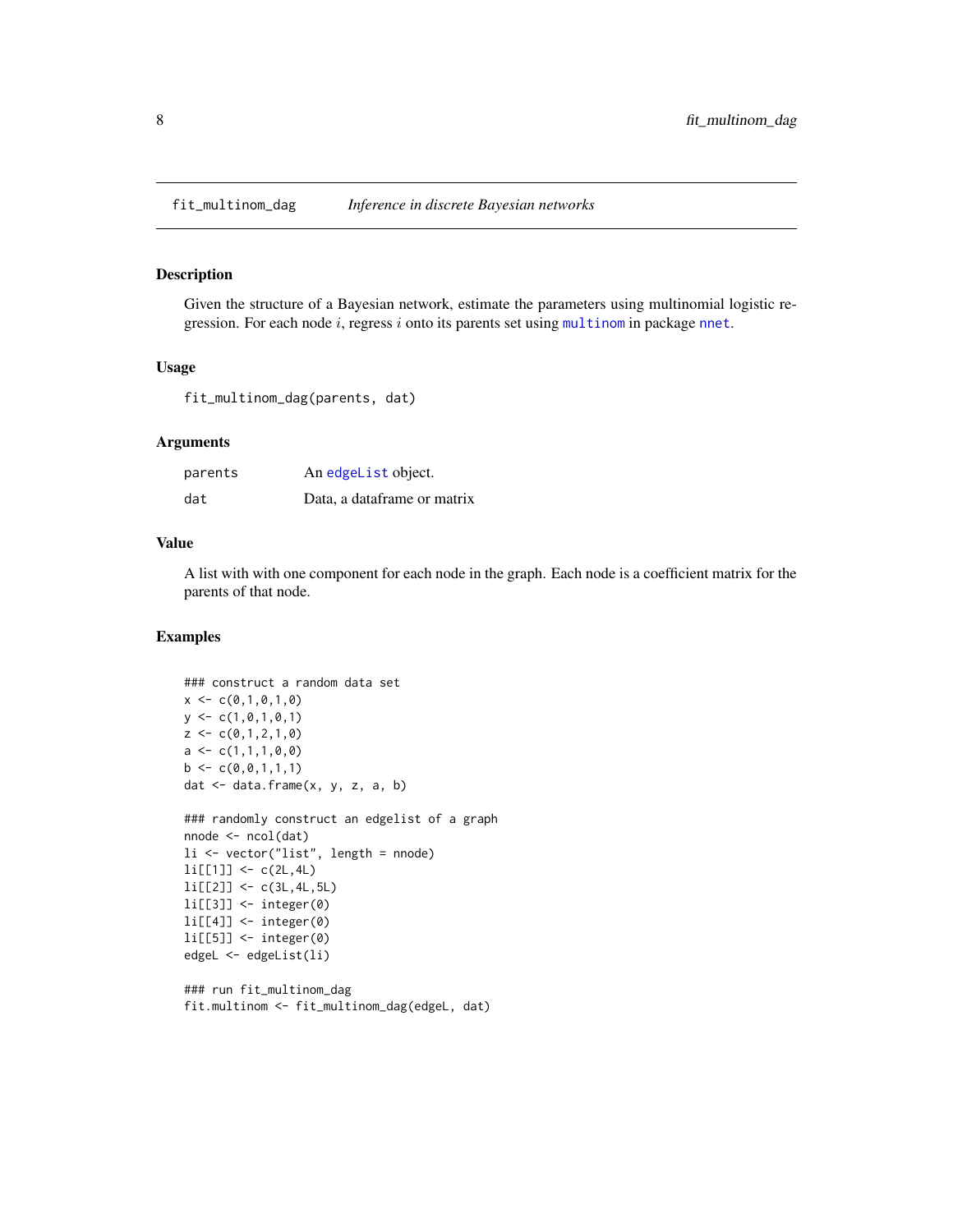<span id="page-8-0"></span>generate.lambdas *generate.lambdas*

#### Description

Convenience function for creating a grid of lambdas.

#### Usage

```
generate.lambdas(lambda.max, lambdas.ratio = 0.001,
 lambdas.length = 50, scale = "linear")
```
# Arguments

| lambda.max    | Maximum value of lambda; in terms of the algorithm this is the initial value of              |
|---------------|----------------------------------------------------------------------------------------------|
|               | the regularization parameter in the solution path.                                           |
| lambdas.ratio | Ratio between the maximum lambda value and the minimum lambda value in<br>the solution path. |
|               | lambdas. length Number of values to include.                                                 |
| scale         | Which scale to use: Either "linear" or "log".                                                |

#### Details

See Section 5.3 of [Aragam and Zhou \(2015\)](http://jmlr.org/papers/v16/aragam15a.html) for a discussion of regularization paths (also, solution paths).

get.adjacency.matrix.edgeList

*get.adjacency.matrix*

#### <span id="page-8-1"></span>Description

Extracts the adjacency matrix of the associated graph object.

# Usage

```
## S3 method for class 'edgeList'
get.adjacency.matrix(x)
get.adjacency.matrix(x)
## S3 method for class 'sparsebnFit'
get.adjacency.matrix(x)
## S3 method for class 'sparsebnPath'
get.adjacency.matrix(x)
```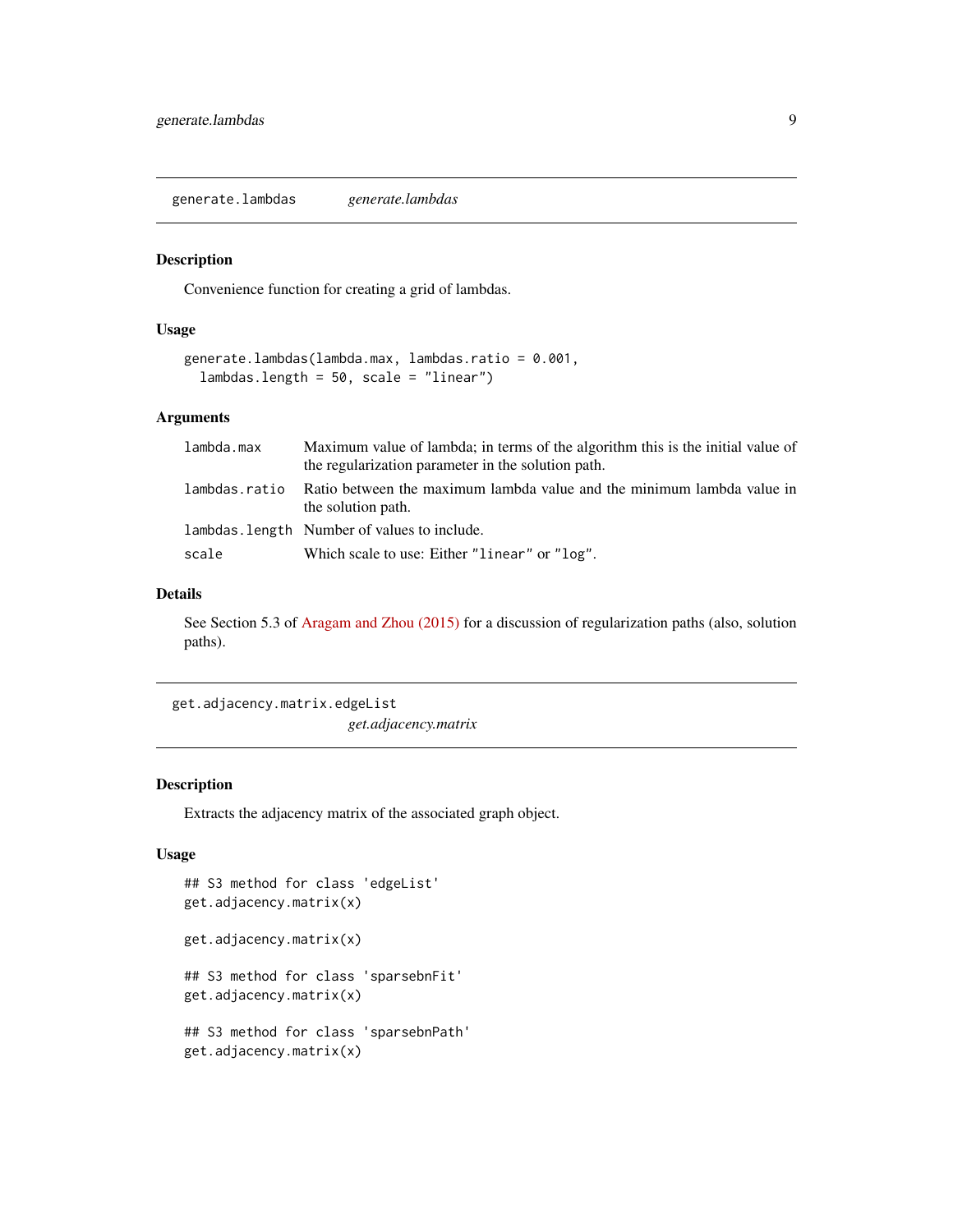#### Arguments

x any R object.

# Value

matrix

#### Methods (by class)

- edgeList: Convert internal edgeList representation to an adjacency matrix
- sparsebnFit: Retrieves edges slot and converts to an adjacency matrix
- sparsebnPath: Retrieves all edges slots in the solution path, converts to an adjacency matrix, and returns as a list

<span id="page-9-2"></span>get.covariance *Covariance and precision matrices*

# <span id="page-9-1"></span>Description

Methods for computing covariance and precision matrices given an estimated directed graph.

#### Usage

```
get.covariance(x, data, ...)
get.precision(x, data, ...)
```
#### Arguments

| $\mathsf{x}$ | fitted sparsebnFit or sparsebnPath object. |
|--------------|--------------------------------------------|
| data         | data as sparsebnData object.               |
| .            | (optional) additional parameters           |

#### Details

For Gaussian data, the precision matrix corresponds to an undirected graphical model for the distribution. This undirected graph can be tied to the corresponding directed graphical model; see Sections 2.1 and 2.2 (equation (6)) of Aragam and Zhou (2015) for more details.

#### Value

Covariance (or precision) matrix as [Matrix](#page-0-0) object.

<span id="page-9-0"></span>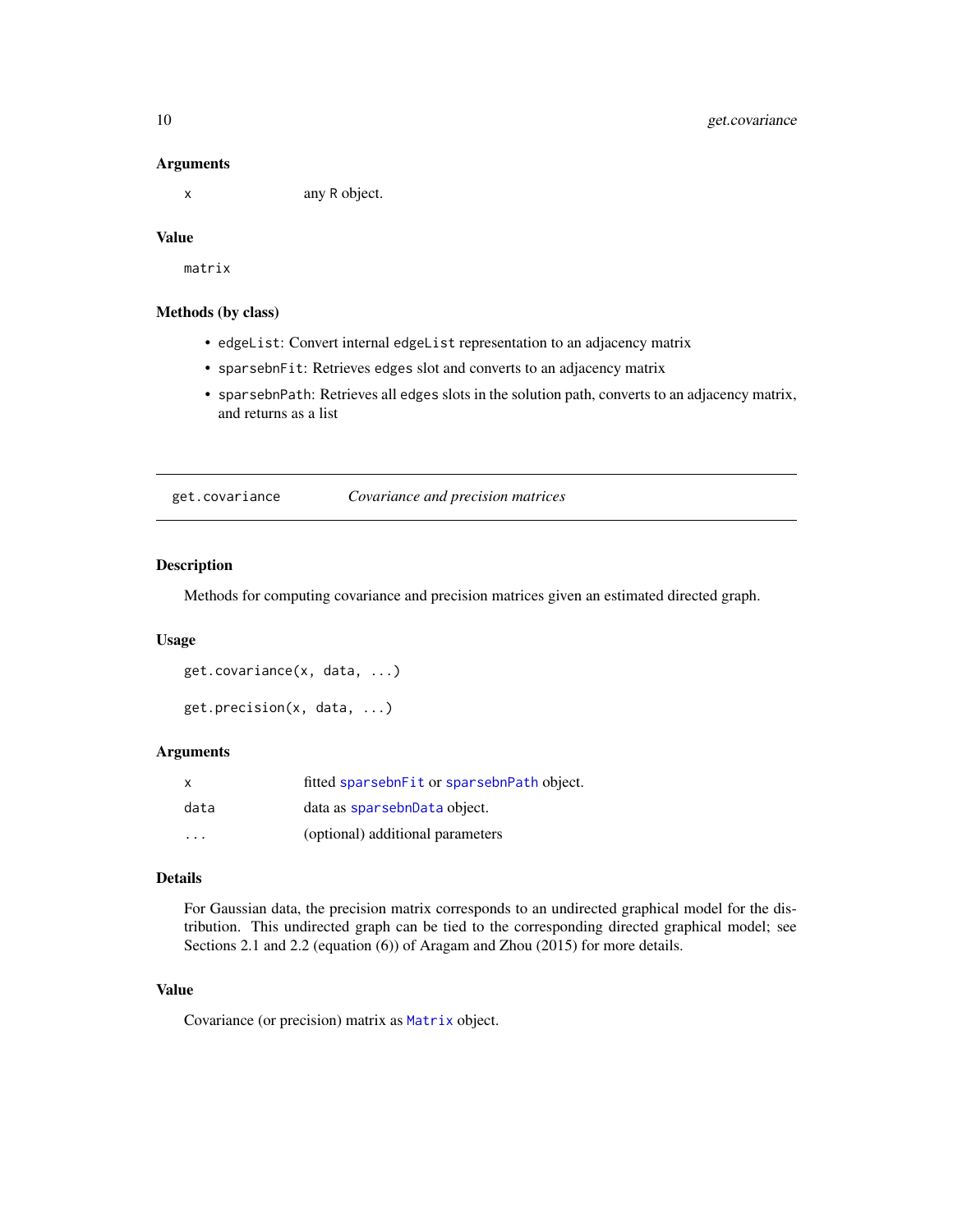<span id="page-10-1"></span><span id="page-10-0"></span>get.lambdas *get.lambdas*

# Description

Extracts the lambda values from a [sparsebnPath](#page-30-1) object.

# Usage

```
get.lambdas(x)
```
## S3 method for class 'sparsebnPath' get.lambdas(x)

# Arguments

x a [sparsebnPath](#page-30-1) object.

# Value

Vector of numeric lambda values in fitted object.

# Methods (by class)

• sparsebnPath: Returns a vector of lambda values defining the solution path of a [sparsebnPath](#page-30-1) object.

get.nodes *get.nodes*

# Description

Returns the node names associated with a fitted object.

#### Usage

```
get.nodes(x)
## S3 method for class 'sparsebnFit'
get.nodes(x)
## S3 method for class 'sparsebnPath'
get.nodes(x)
```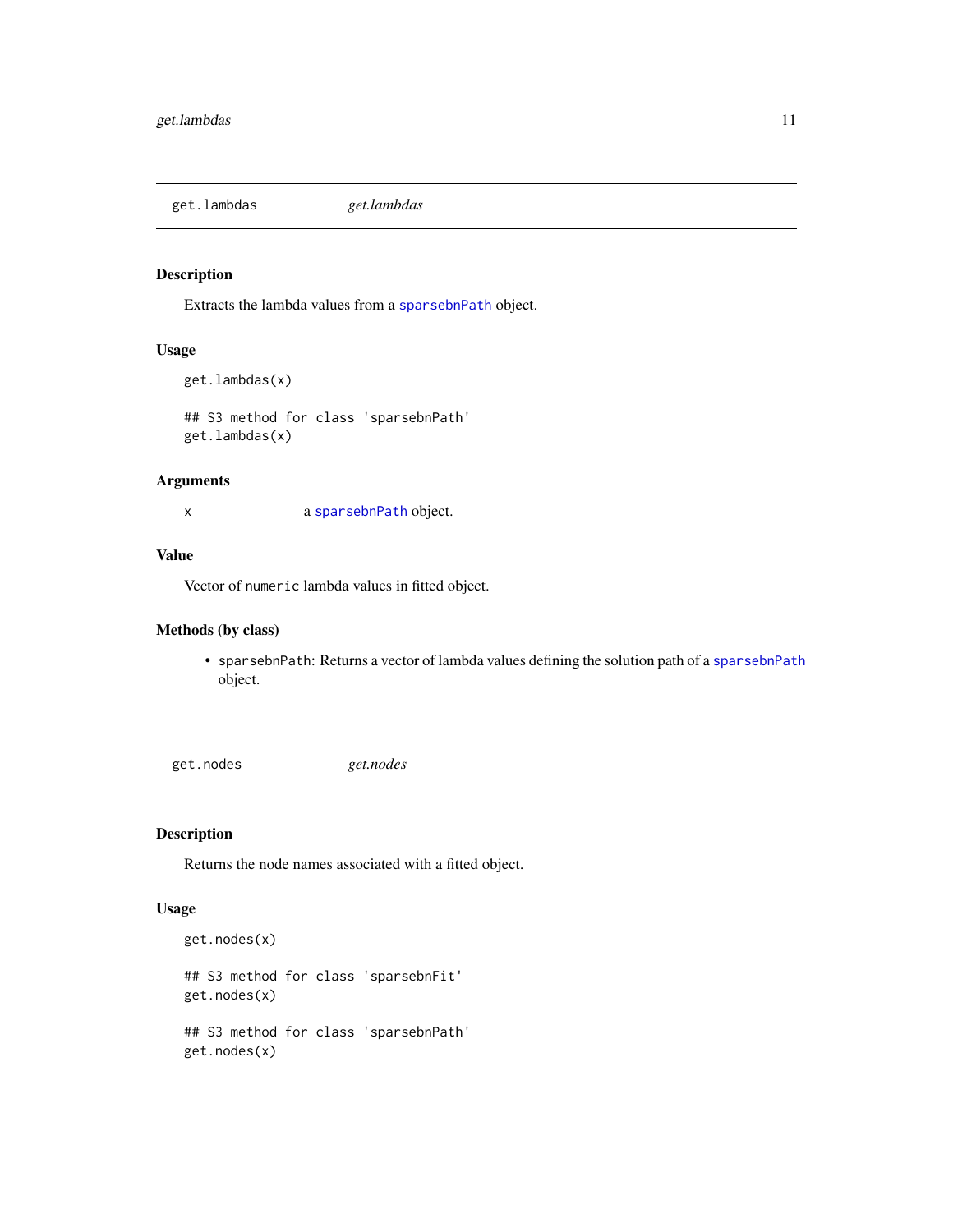# <span id="page-11-0"></span>12 get.solution

#### **Arguments**

x a [sparsebnFit](#page-28-1) or [sparsebnPath](#page-30-1) object.

# Value

Vector of character names.

## Methods (by class)

- sparsebnFit: Returns the node names from a [sparsebnFit](#page-28-1) object.
- sparsebnPath: Returns the node names from a [sparsebnPath](#page-30-1) object.

get.solution *Select solutions from a solution path*

#### Description

Choose solutions from a solution path based on number of edges, value of regularization parameter lambda, or index.

#### Usage

get.solution(x, edges, lambda, index)

#### Arguments

| X      | a sparsebnPath object.                           |
|--------|--------------------------------------------------|
| edges  | number of edges to search for.                   |
| lambda | value of regularization parameter to search for. |
| index  | integer index to select.                         |

#### Details

For edges (resp. lambda), the solution with the closest number of edges (resp. regularization parameter) is returned. If there is no match within a tolerance of 0.1 for lambda, nothing is returned. Fuzzy matching is not used for when selecting by index.

If there is more than one match (for example, by number of edges), then the first such estimate is returned. Note that select(x, index = j) is equivalent to (but slightly slower than)  $x[[j]]$ .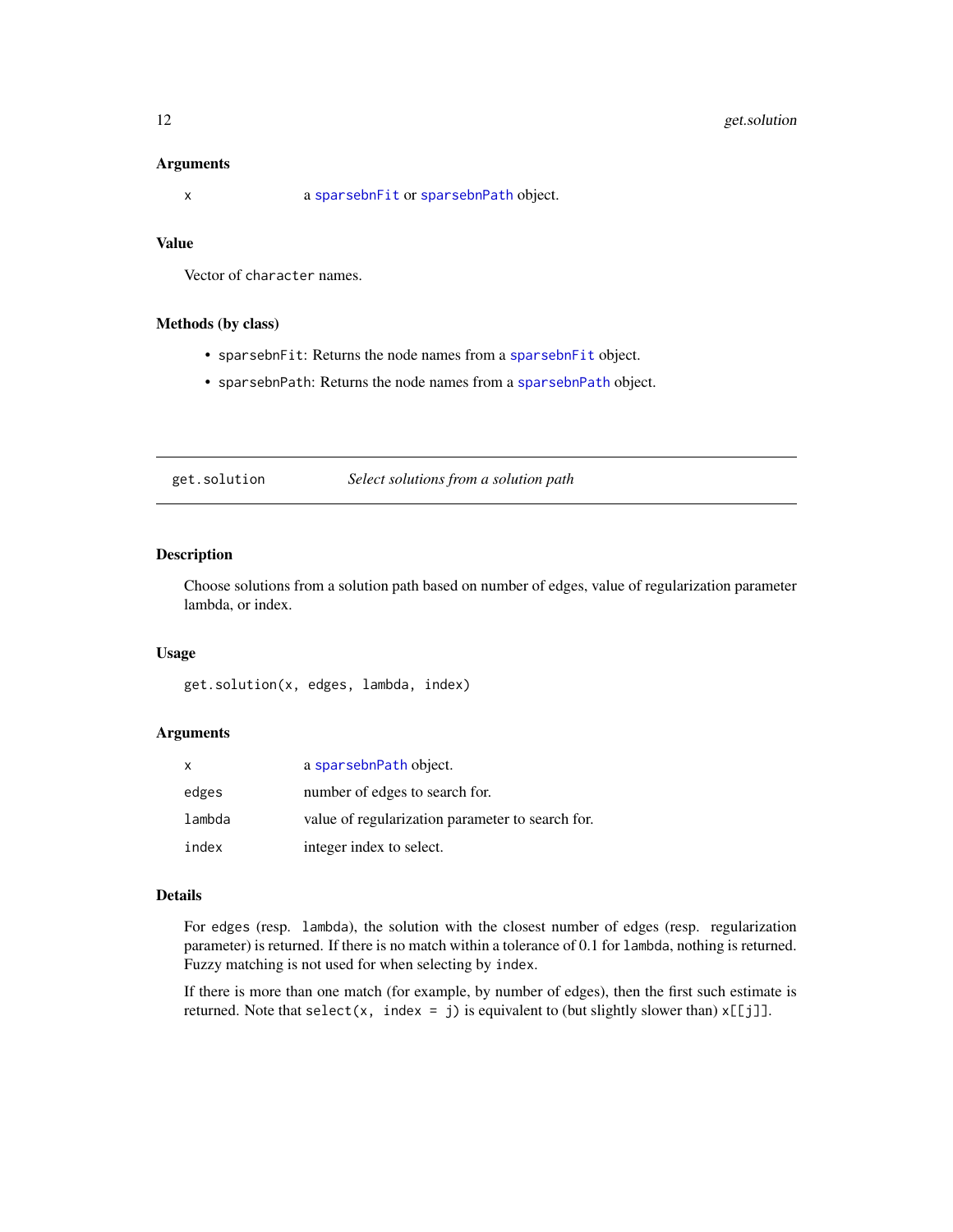<span id="page-12-1"></span><span id="page-12-0"></span>

Returns TRUE if the data contains no interventions, i.e. is purely observational

# Usage

is.obs(data)

# Arguments

data a [sparsebnData](#page-26-1) object.

is.zero.edgeList *is.zero*

# Description

Determines whether or not the object is the same as the null or zero object from its class.

# Usage

```
## S3 method for class 'edgeList'
is.zero(x)
is.zero(x)
```
#### Arguments

x a fitted object.

#### Value

TRUE or FALSE.

#### Methods (by class)

• edgeList: Determines whether or not the object represents a null graph with no edges.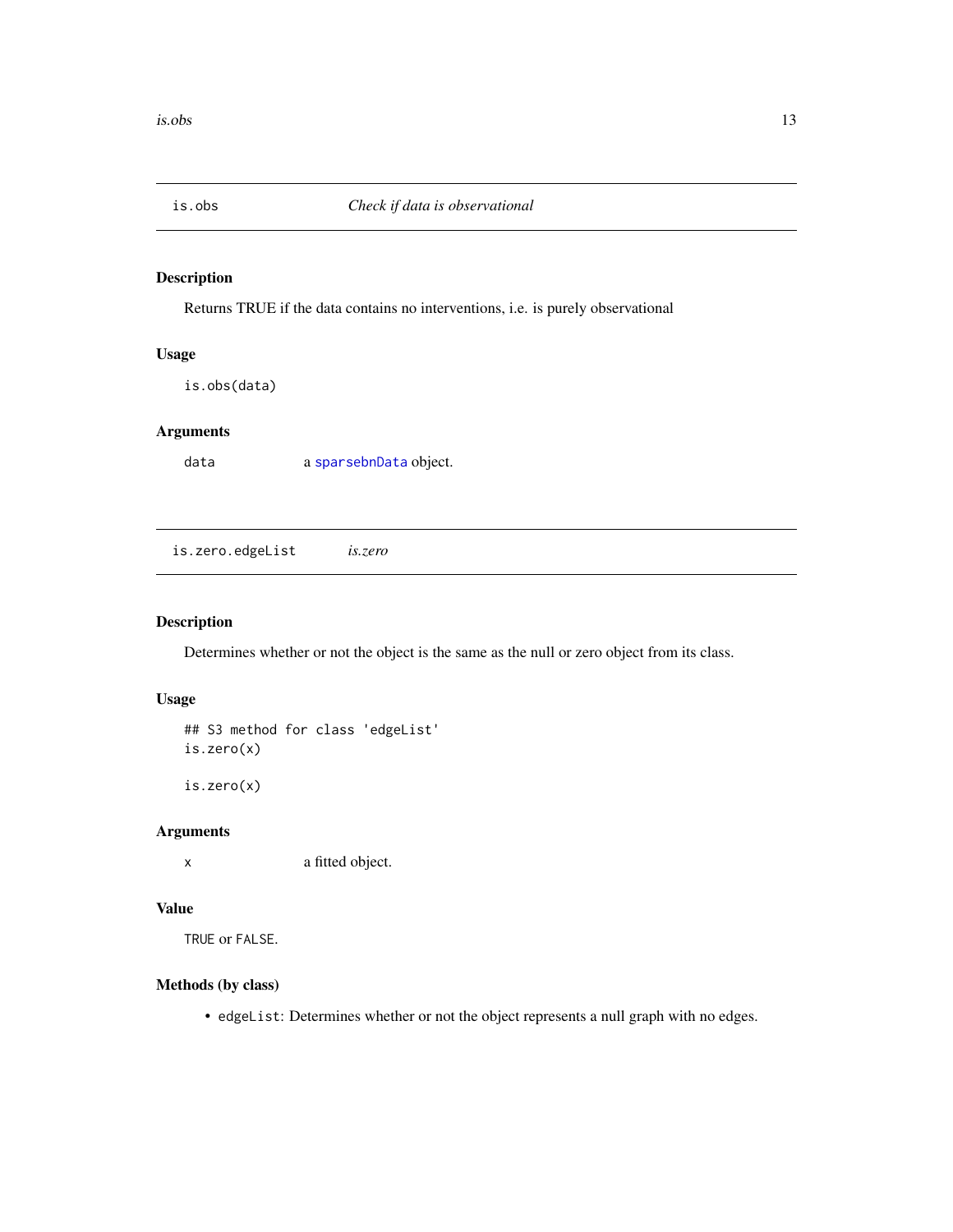<span id="page-13-2"></span><span id="page-13-0"></span>Extracts the number of edges of the associated graph object.

# Usage

```
## S3 method for class 'edgeList'
num.edges(x)
num.edges(x)
## S3 method for class 'sparsebnFit'
num.edges(x)
## S3 method for class 'sparsebnPath'
num.edges(x)
```
# Arguments

x a [sparsebnFit](#page-28-1) or [sparsebnPath](#page-30-1) object.

#### Value

Number of edges as integer.

# Methods (by class)

- edgeList: Extracts the number of edges of [edgeList](#page-5-1) object.
- sparsebnFit: Extracts the number of edges of [sparsebnFit](#page-28-1) object.
- sparsebnPath: Extracts the number of edges of [sparsebnPath](#page-30-1) object.

num.nodes.edgeList *num.nodes*

# <span id="page-13-1"></span>Description

Extracts the number of nodes of the associated graph object.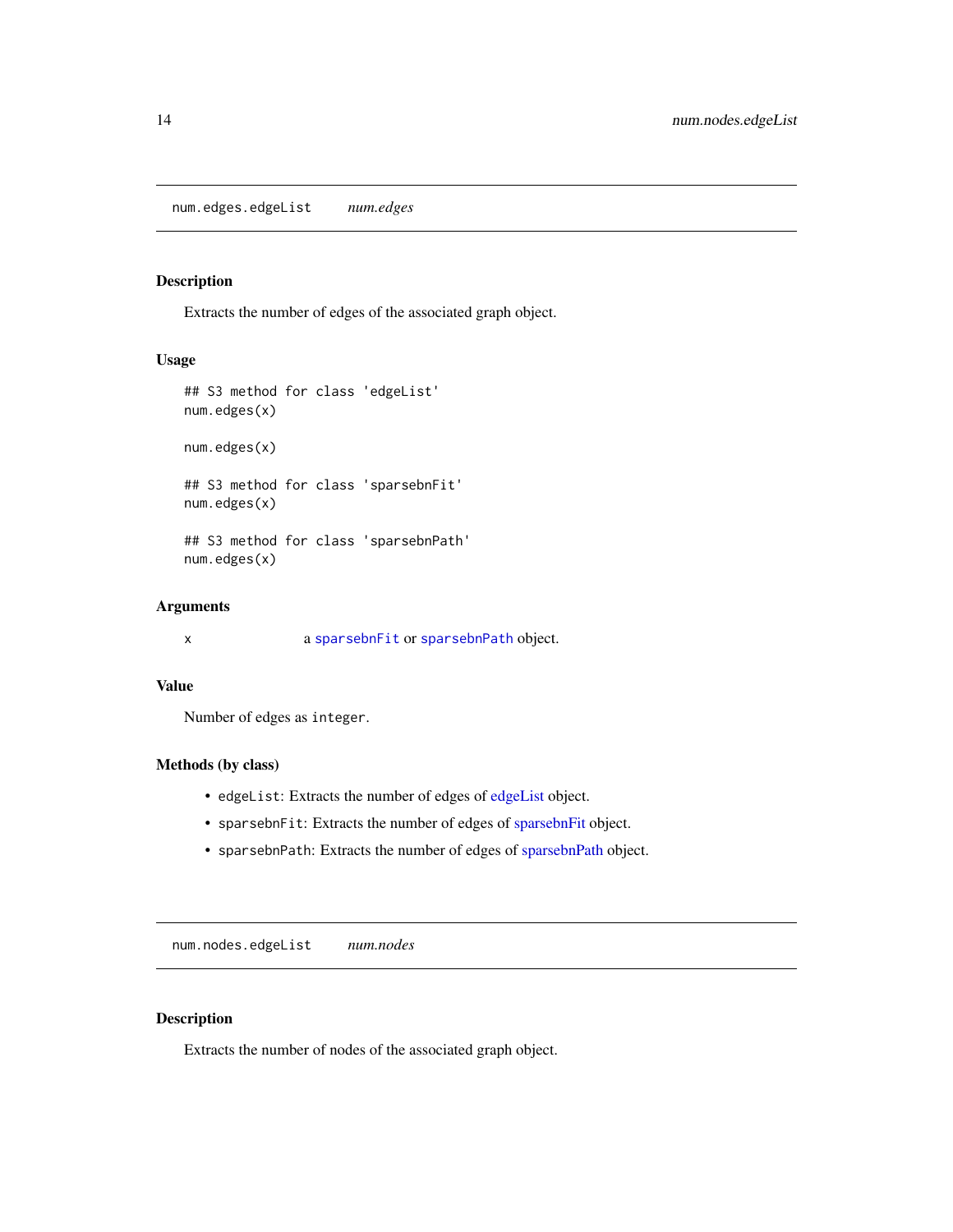# <span id="page-14-0"></span>num.samples 15

# Usage

```
## S3 method for class 'edgeList'
num.nodes(x)
num.nodes(x)
## S3 method for class 'sparsebnFit'
num.nodes(x)
## S3 method for class 'sparsebnPath'
num.nodes(x)
```
# Arguments

x a [sparsebnFit](#page-28-1) or [sparsebnPath](#page-30-1) object.

#### Value

Number of nodes as integer.

# Methods (by class)

- edgeList: Extracts the number of nodes of [edgeList](#page-5-1) object.
- sparsebnFit: Extracts the number of nodes of [sparsebnFit](#page-28-1) object.
- sparsebnPath: Extracts the number of nodes of [sparsebnPath](#page-30-1) object.

<span id="page-14-1"></span>num.samples *num.samples*

#### Description

Extracts the number of samples used to estimate the associated object.

#### Usage

```
num.samples(x)
## S3 method for class 'sparsebnData'
num.samples(x)
## S3 method for class 'sparsebnFit'
num.samples(x)
## S3 method for class 'sparsebnPath'
num.samples(x)
```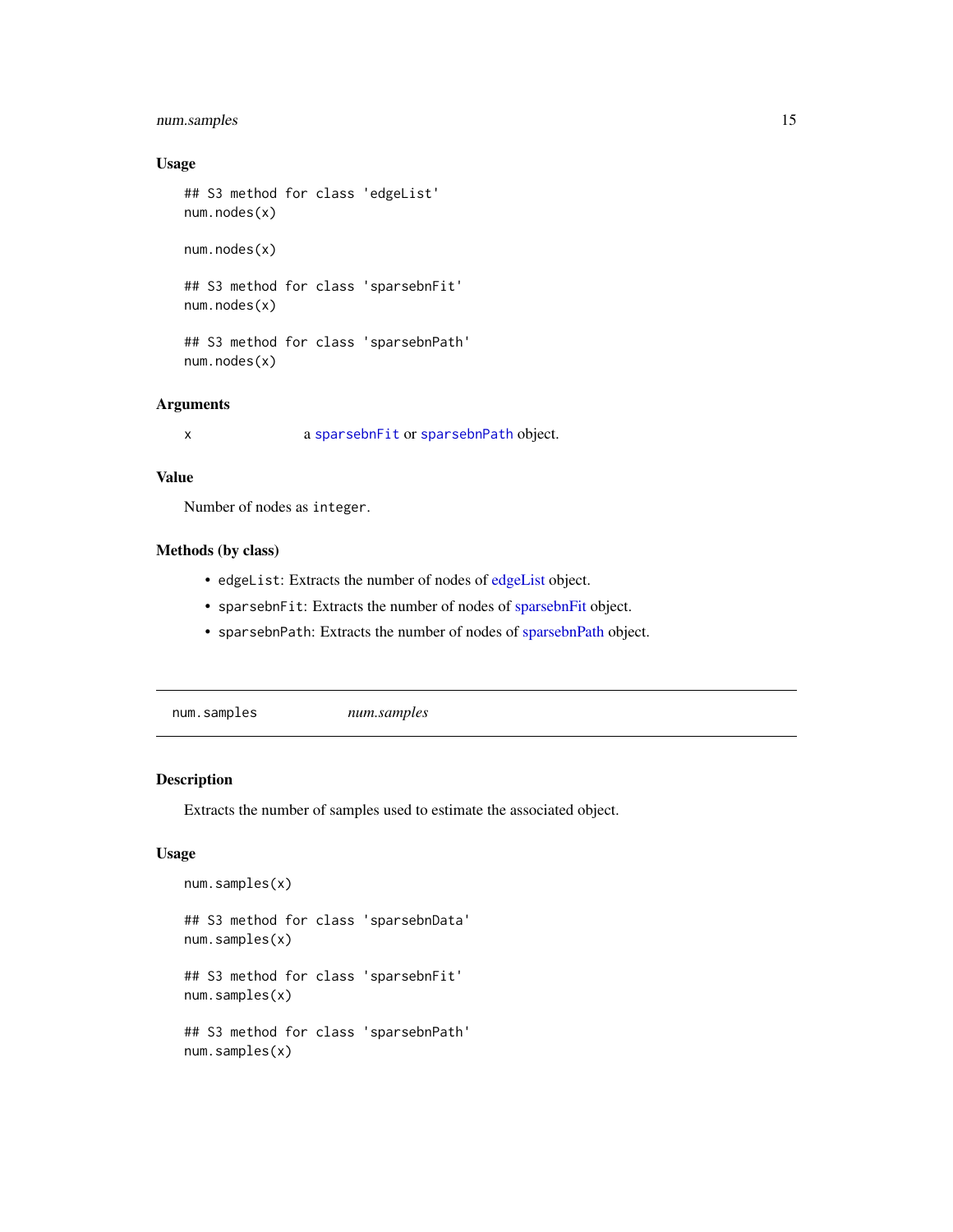#### <span id="page-15-0"></span>Arguments

x a [sparsebnFit](#page-28-1) or [sparsebnPath](#page-30-1) object.

# Value

Number of samples as integer.

# Methods (by class)

- sparsebnData: Extracts the number of samples of [sparsebnData](#page-26-1) object.
- sparsebnFit: Extracts the number of samples of [sparsebnFit](#page-28-1) object.
- sparsebnPath: Extracts the number of samples of [sparsebnPath](#page-30-1) object.

openCytoscape *Display graphs in Cytoscape*

#### Description

NOTE: This method is currently experimental and under development!

#### Usage

```
openCytoscape(x, title, ...)
```
# Arguments

|           | A sparsebnet t object or other graph object.                                                                                                                                                   |
|-----------|------------------------------------------------------------------------------------------------------------------------------------------------------------------------------------------------|
| title     | A character string, this is the name you will see on the Cytoscape network win-<br>dow. Multiple windows with the same name are not permitted. See createNetworkFromGraph<br>for more details. |
| $\ddotsc$ | Other arguments to createNetworkFromGraph.                                                                                                                                                     |

# Details

Displays the selected graph in the Cytoscape application. Note that this requires that Cytoscape is installed on the user's system, and that the RCy3 package is installed and properly configured. Cytoscape can be downloaded at [http://www.cytoscape.org/.](http://www.cytoscape.org/)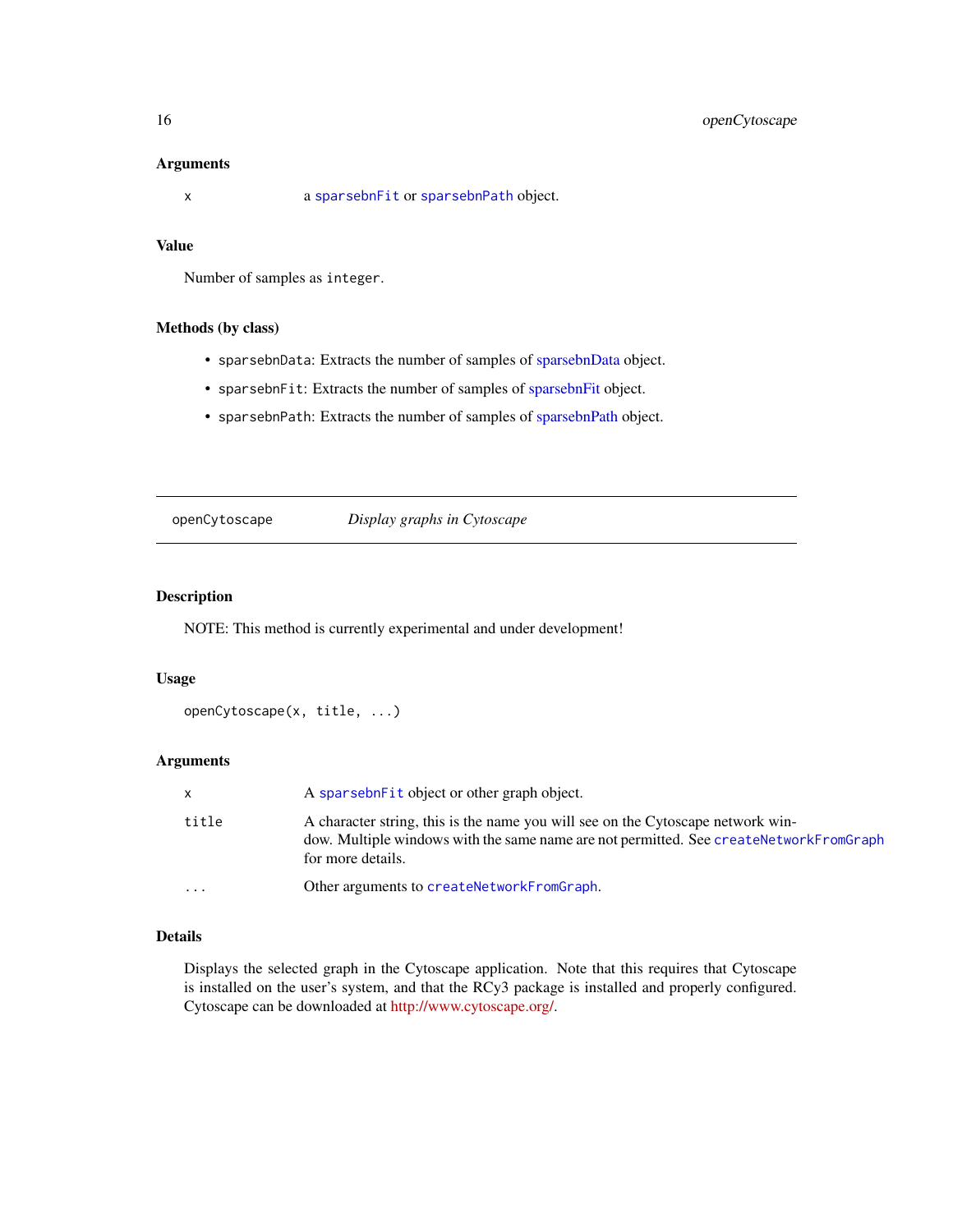<span id="page-16-0"></span>

Randomize the order of the nodes in a graph.

# Usage

permute.nodes(x, perm = NULL)

# Arguments

| X    | Graph as edgeList object. |
|------|---------------------------|
| perm | Permutation to use.       |

# Details

Useful for obfuscating the topological sort in a DAG, which is often the default output of methods that generate a random DAG. Output is graph isomorphic to input.

#### Value

Permuted graph as [edgeList](#page-5-1) object.

pick\_family *Utility functions*

# Description

Various utility functions for packages in the sparsebn family

# Usage

```
pick_family(x)
reIndexC(x)
reIndexR(x)
default_max_iters(numnode)
default_alpha()
check_if_matrix(m)
```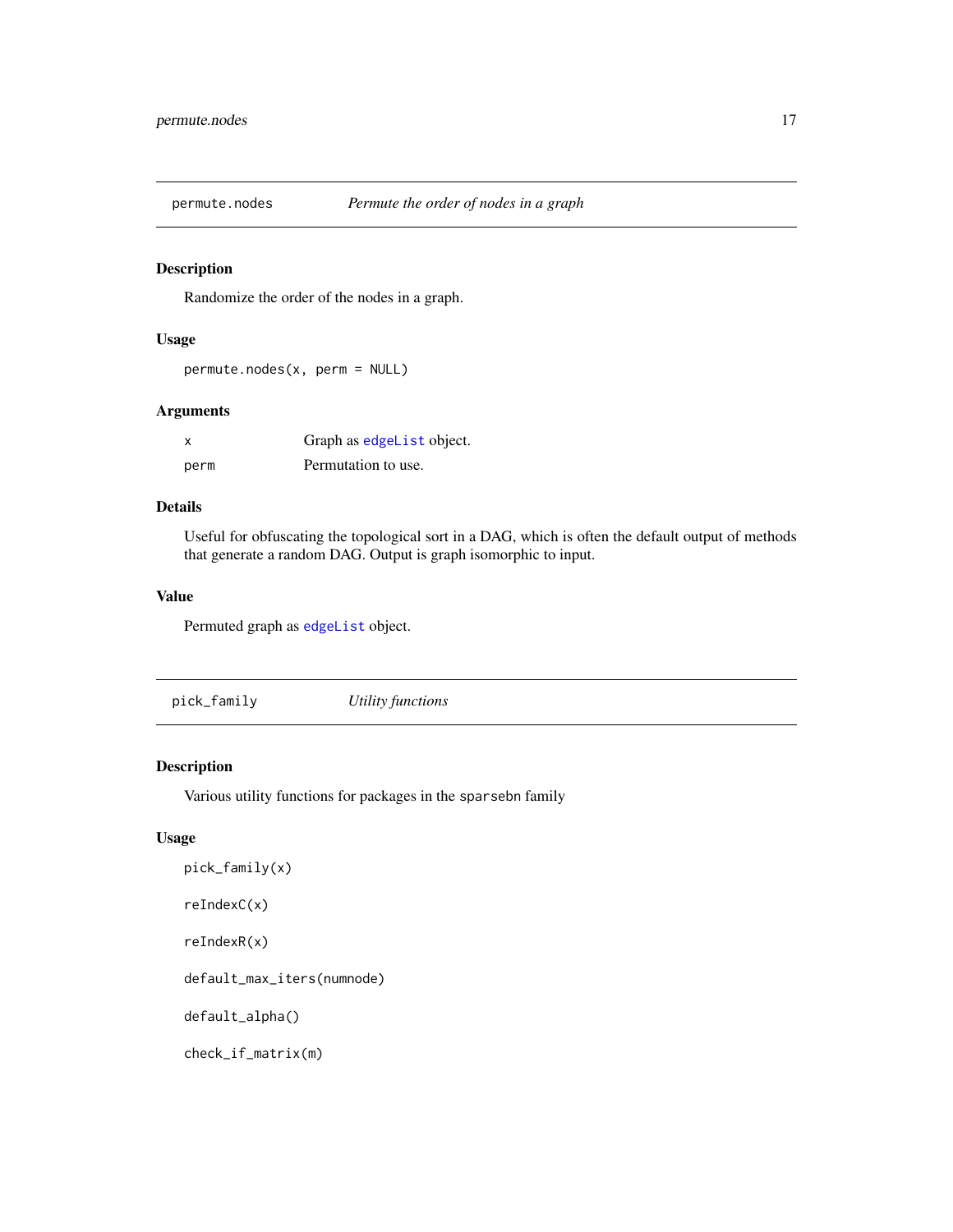18 pick\_family

```
check_if_data_matrix(df)
```
check\_if\_complete\_data(df)

check\_if\_numeric\_data(df)

check\_null(x)

check\_na(x)

count\_nas(df)

list\_classes(li)

auto\_generate\_levels(df)

auto\_count\_levels(df)

check\_list\_class(li, check.class)

check\_list\_numeric(li)

check\_list\_names(li, check.names)

col\_classes(X)

capitalize(string)

recode\_levels(x)

convert\_factor\_to\_discrete(x)

cor\_vector\_ivn(data, ivn = NULL)

 $pmatch_numberic(x, table, tol = 0.1)$ 

zero\_threshold()

# Arguments

| x           | a compatible object.                     |
|-------------|------------------------------------------|
| numnode     | integer number of nodes.                 |
| m           | a matrix.                                |
| df          | a data.frame.                            |
| 1i          | a list.                                  |
| check.class | character class name to compare against. |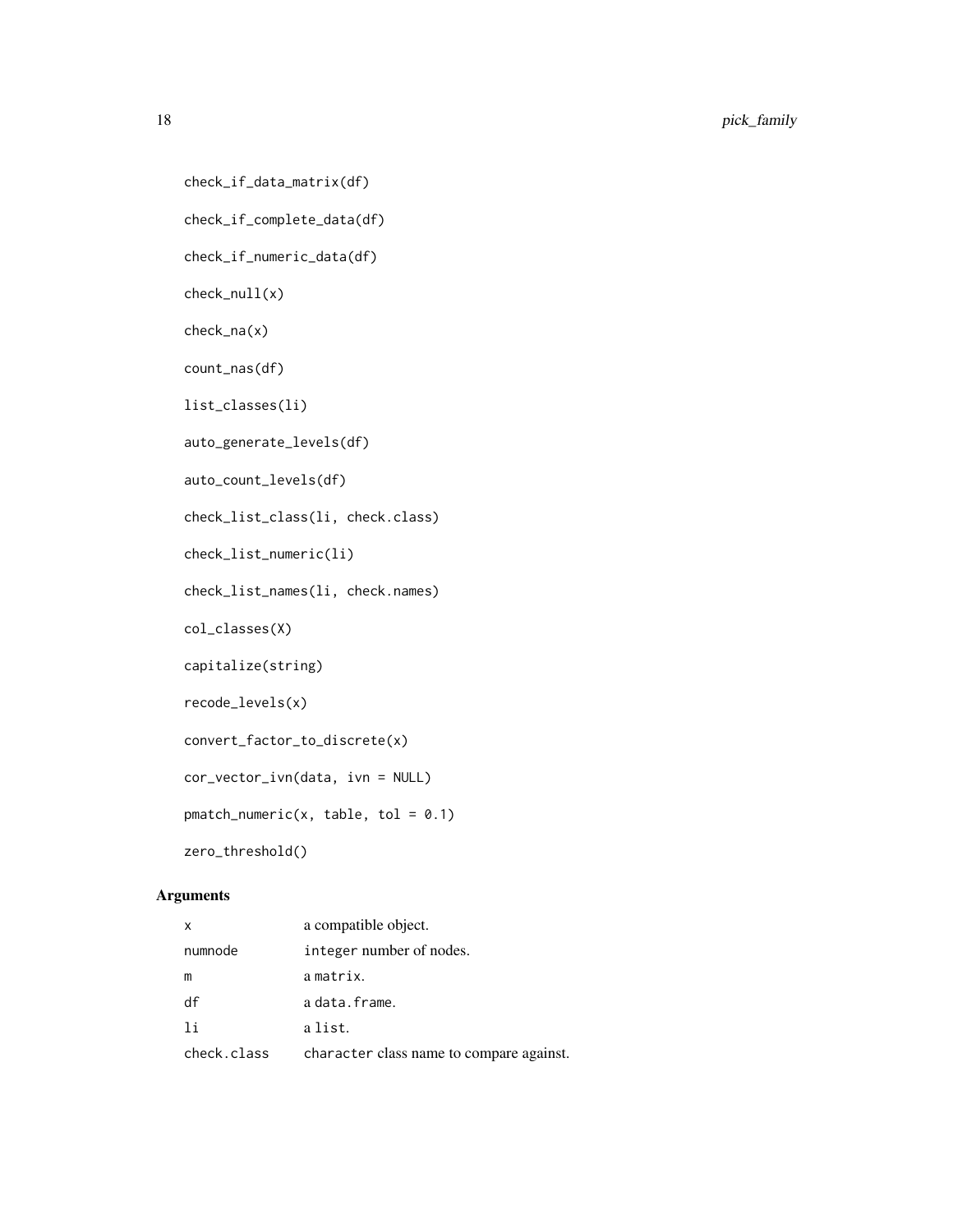# <span id="page-18-0"></span>plot.edgeList 19

| check.names | character names to compare against.       |
|-------------|-------------------------------------------|
| X           | a matrix.                                 |
| string      | a character string.                       |
| data        | a data.frame.                             |
| ivn         | list of interventions (see sparsebnData). |
| table       | table of values to compare against.       |
| tol         | maximum tolerance used for matching.      |

plot.edgeList *Plot a fitted Bayesian network object*

# Description

Plots the graph object associated with the output of a learning algorithm.

# Usage

```
## S3 method for class 'edgeList'
plot(x, ...)
```
# Arguments

|          | fitted object to plot.                                 |
|----------|--------------------------------------------------------|
| $\cdots$ | (optional) additional arguments to plotting mechanism. |

# Details

plot.sparsebnFit uses some default settings to make large graphs easier to interpret, but these settings can be over-ridden.

# See Also

[setPlotPackage](#page-23-1), [getPlotPackage](#page-23-2)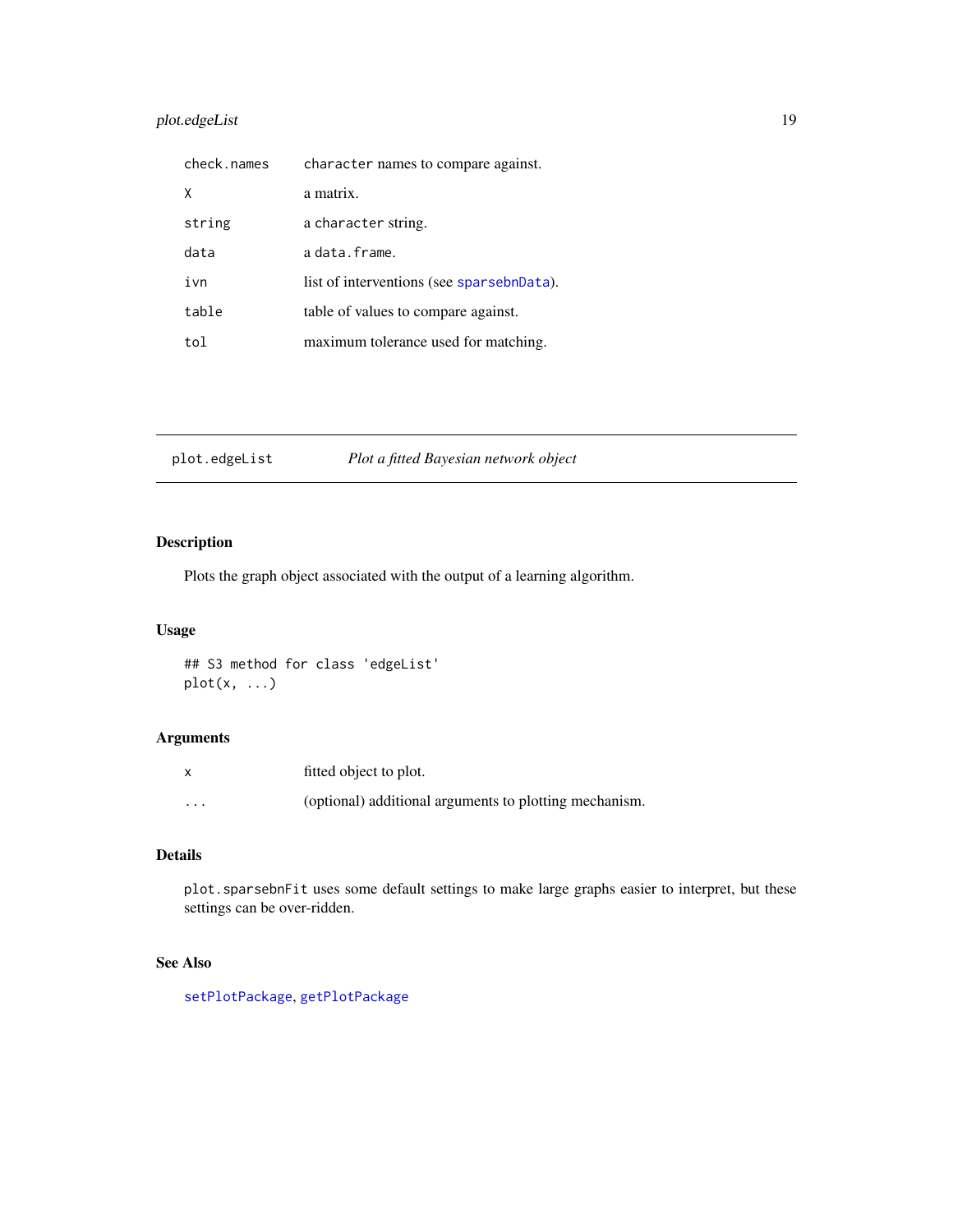<span id="page-19-0"></span>

Generate a random DAG with fixed number of edges.

#### Usage

random.dag(nnode, nedge, FUN = NULL, permute = TRUE)

# Arguments

| nnode      | Number of nodes in the DAG.                                                                                                                                                        |
|------------|------------------------------------------------------------------------------------------------------------------------------------------------------------------------------------|
| nedge      | Number of edges in the DAG.                                                                                                                                                        |
| <b>FUN</b> | Optional function to be used as a random number generator.                                                                                                                         |
| permute    | If TRUE, order of nodes will be randomly permuted. If FALSE, output will be<br>ordered according to its topological sort, <i>i.e.</i> with a lower-triangular adjacency<br>matrix. |

# Details

FUN can be any function whose first argument is called n. This allows for both random and deterministic outputs.

# Value

An (weighted) adjacency matrix.

random.graph *Generate random DAGs*

# Description

Generate a random graph with fixed number of edges.

# Usage

```
random.graph(nnode, nedge, acyclic = TRUE, loops = FALSE,
 permute = TRUE)
```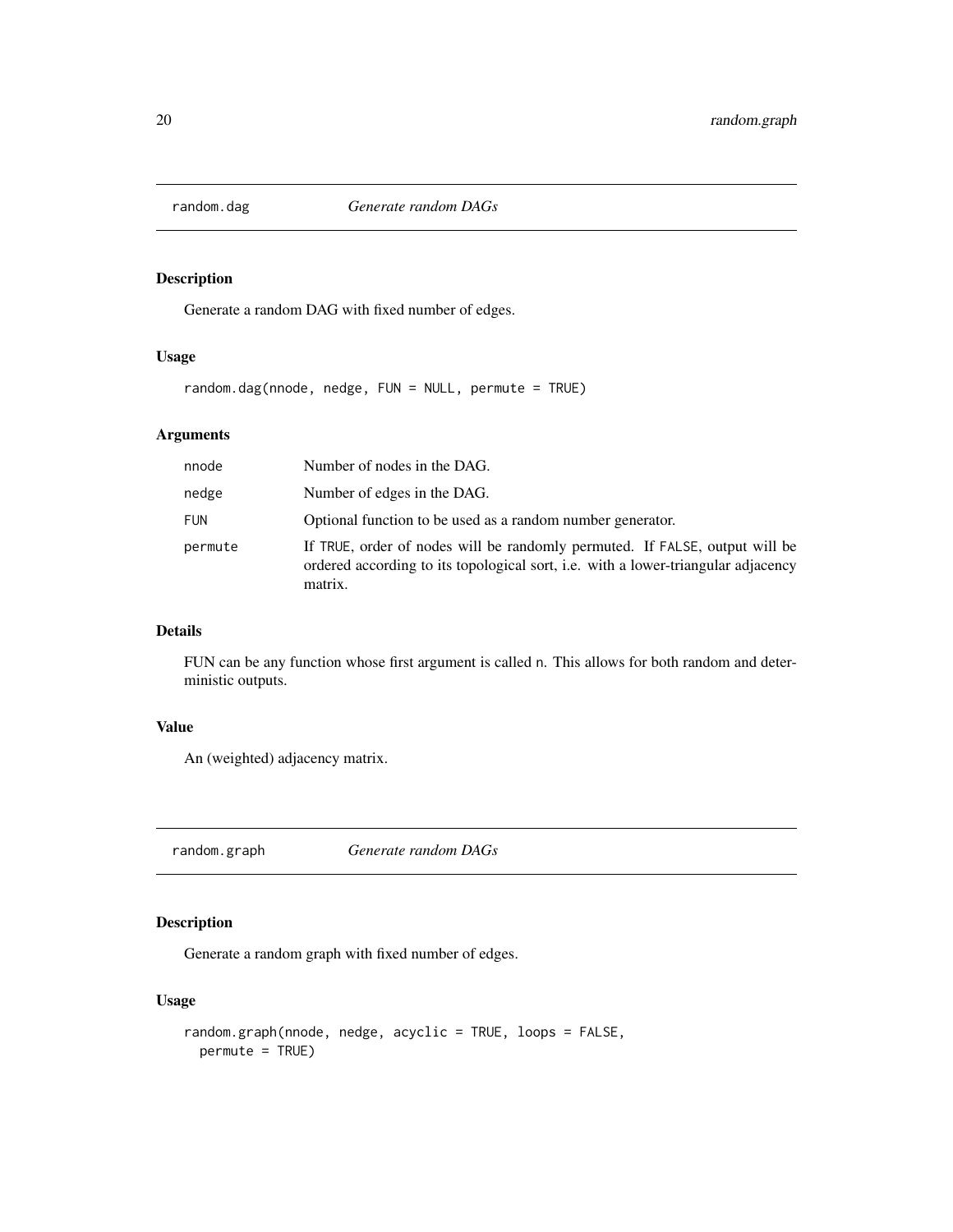# <span id="page-20-0"></span>random.spd 21

# Arguments

| nnode   | Number of nodes in the graph.                                                                                                                                               |
|---------|-----------------------------------------------------------------------------------------------------------------------------------------------------------------------------|
| nedge   | Number of edges in the graph.                                                                                                                                               |
| acyclic | If TRUE, output will be an acyclic graph.                                                                                                                                   |
| loops   | If TRUE, output may include self-loops.                                                                                                                                     |
| permute | If TRUE, order of nodes will be randomly permuted. If FALSE, output will be<br>ordered according to its topological sort, i.e. with a lower-triangular adjacency<br>matrix. |

# Value

An [edgeList](#page-5-1) object containing a list of parents for each node.

| random.spd |
|------------|
|------------|

# Description

Generate a random positive definite matrix

#### Usage

```
random.spd(nnode, eigenvalues = NULL, num.ortho = 10)
```
# Arguments

| nnode       | Number of nodes in the matrix.                                                                                        |
|-------------|-----------------------------------------------------------------------------------------------------------------------|
| eigenvalues | Vector of eigenvalues desired in output. If this has fewer than nnode values, the<br>remainder are filled in as zero. |
| num.ortho   | Number of random Householder reflections to compose.                                                                  |

resetGraphPackage *Change data structure for representing graphs internally*

# <span id="page-20-1"></span>Description

Changes the output of the main algorithms to be compatible with other packages in the R ecosystem.

#### Usage

```
resetGraphPackage(coerce = TRUE)
setGraphPackage(pkg, matchPlot = TRUE, coerce = FALSE)
getGraphPackage()
```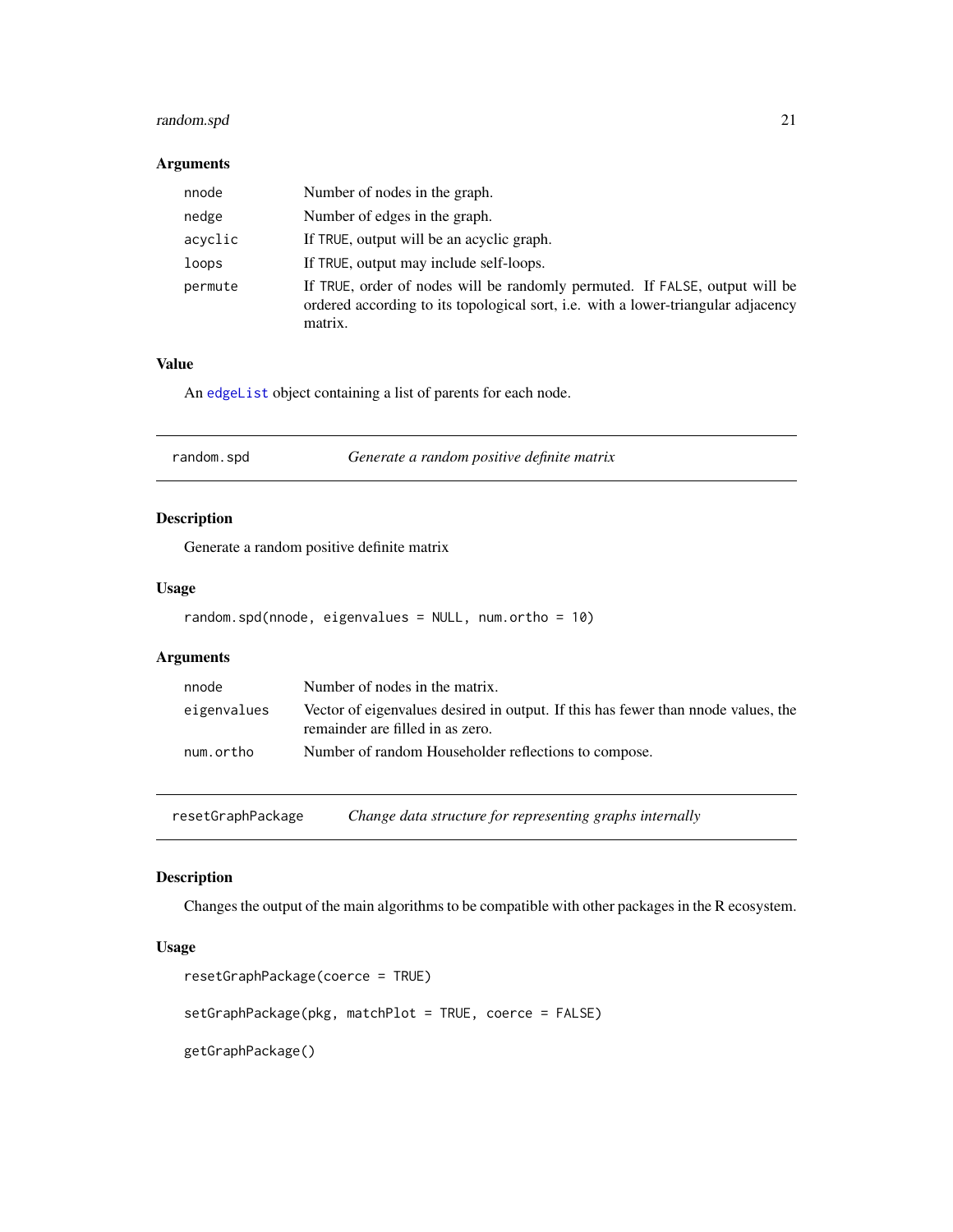#### <span id="page-21-0"></span>Arguments

| coerce    | If TRUE, then all sparsebn Fit and sparsebn Path objects in the global envi-<br>ronment will be coerced to be compatible with the selected package. This will<br>overwrite your existing data. |
|-----------|------------------------------------------------------------------------------------------------------------------------------------------------------------------------------------------------|
| pkg       | The desired package; default value is NULL corresponding to edgeList. Possible<br>values are "sparsebn", "igraph", "graph", "bnlearn", and "network".                                          |
| matchPlot | Force the underlying plotting mechanism to match the selected package (see<br>setPlotPackage).                                                                                                 |

# Details

sparsebn is compatible with four different data structures for representing graphs: [edgeList](#page-5-1) (default), [graphNEL-class](#page-0-0) (from the graph package), [igraph](#page-0-0) (from the [igraph](#page-0-0) package), and [network](#page-0-0) (from [network-package\)](#page-0-0). [edgeList](#page-5-1) is provided by default in sparsebn, however, the other three options require that extra packages are installed.

#### Functions

- resetGraphPackage: Reset all data to default [edgeList](#page-5-1) format and set graph package back to default "sparsebn".
- getGraphPackage: Returns the current choice of graph package ( NULL corresponds to no selection)

# See Also

[setPlotPackage](#page-23-1), [getPlotPackage](#page-23-2)

select *Select solutions from a solution path*

# Description

Choose solutions from a solution path based on number of edges, value of regularization parameter lambda, or index.

#### Usage

select(x, edges, lambda, index)

#### Arguments

| x      | a sparsebnPath object.                           |
|--------|--------------------------------------------------|
| edges  | number of edges to search for.                   |
| lambda | value of regularization parameter to search for. |
| index  | integer index to select.                         |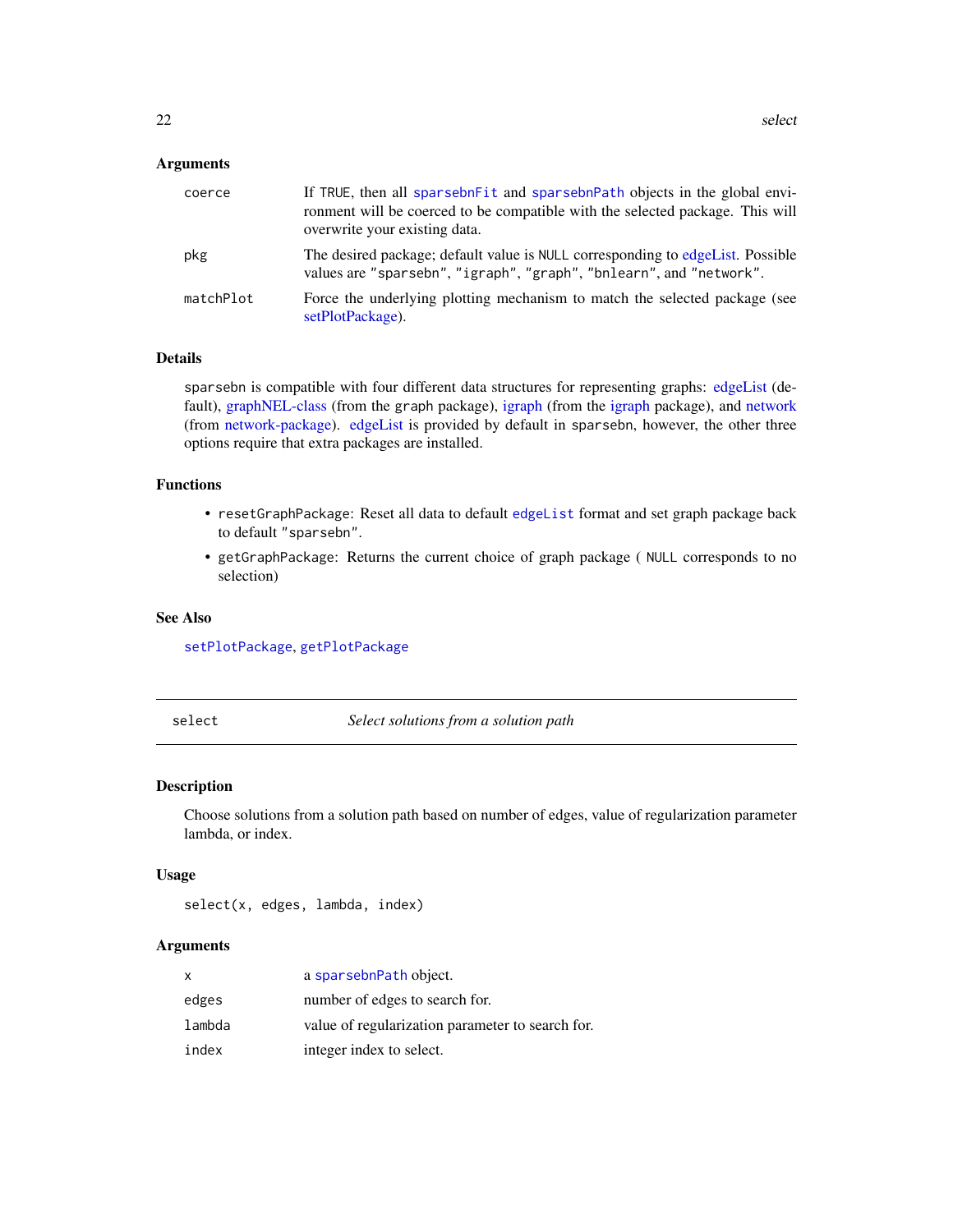#### <span id="page-22-0"></span>select.parameter 23

#### Details

For edges (resp. lambda), the solution with the closest number of edges (resp. regularization parameter) is returned. If there is no match within a tolerance of 0.1 for lambda, nothing is returned. Fuzzy matching is not used for when selecting by index.

If there is more than one match (for example, by number of edges), then the first such estimate is returned. Note that select(x, index = j) is equivalent to (but slightly slower than)  $x[[j]]$ .

select.parameter *Tuning parameter selection*

#### Description

Choose the best DAG model according to the criterion described in [Fu and Zhou \(2013\)](http://www.stat.ucla.edu/~zhou/publications/Fu13-JASA.pdf) (Section 3.4).

#### Usage

select.parameter(x, data, type = "profile", alpha =  $0.1$ )

#### Arguments

|       | sparsebnPath object.                                                                                                   |
|-------|------------------------------------------------------------------------------------------------------------------------|
| data  | sparsebnData containing the original data.                                                                             |
| type  | either "profile" or "full", default is profile.                                                                        |
| alpha | tuning parameter for selection between 0.05 and 0.1, default is 0.5 (see equation<br>$(11)$ in Fu and Zhou $(2013)$ ). |

#### Details

A [sparsebnPath](#page-30-1) objects represents a *solution path* which depends on the regularization parameter lambda. Model selection is usually based on an estimated prediction error, and commonly used model selection methods include the Bayesian information criterion (BIC) and cross-validation (CV) among others. It is well-known that these criteria tend to produce overly complex models in practice, so instead we employ an empirical model selection criterion that works well in practice. As lambda is decreased and thus the model complexity increases, the log-likelihood of the estimated graph will increase. An increase in model complexity, which is represented by an increase in the total number of predicted edges, is desirable only if there is a substantial increase in the loglikelihood. In order to select an optimal parameter, this method computes successive difference ratios between the increase in log-likelihood and the increase in number of edges and balances these quantities appropriately. For specific details, please see Section 3.4 in [Fu and Zhou \(2013\).](http://www.stat.ucla.edu/~zhou/publications/Fu13-JASA.pdf)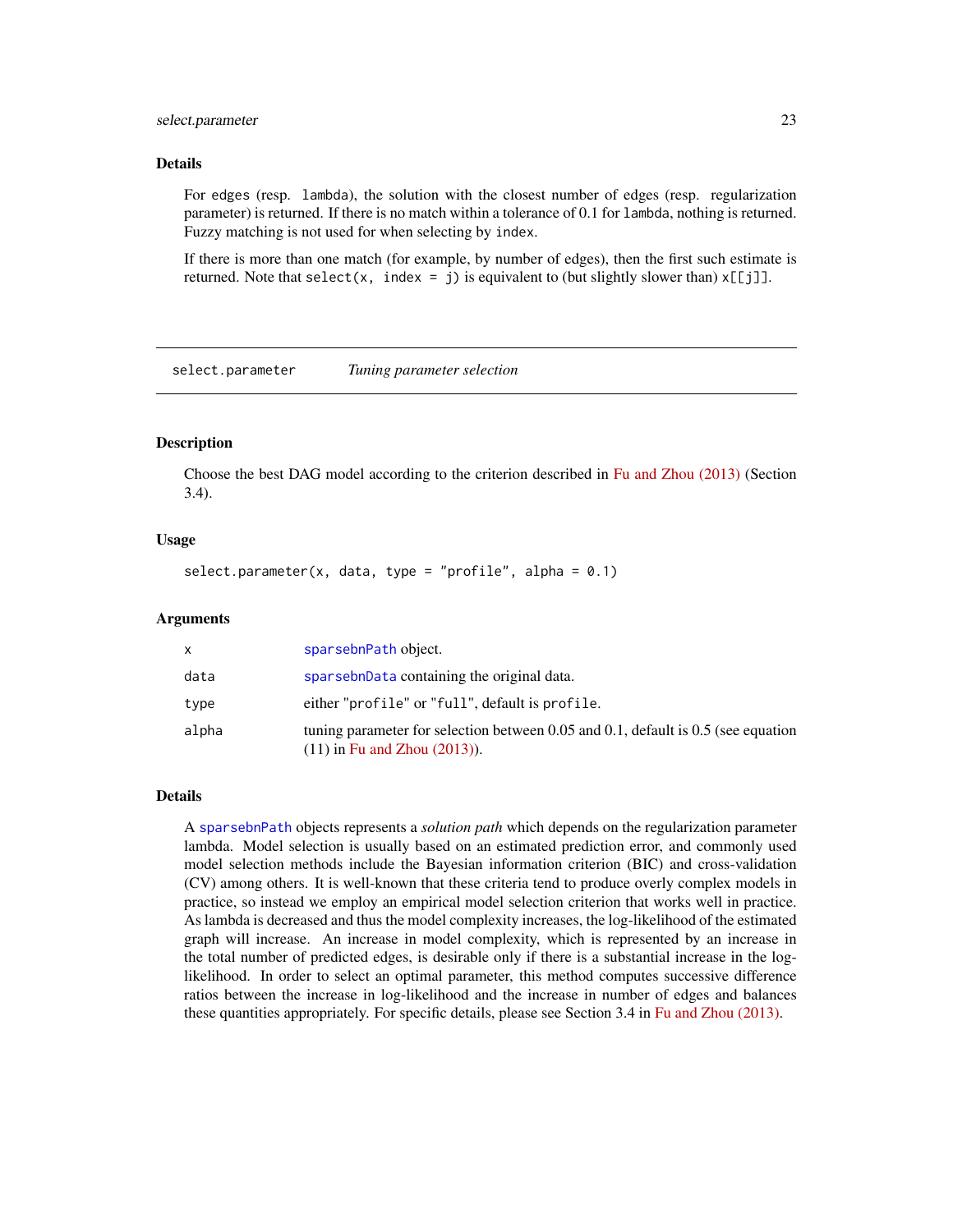<span id="page-23-2"></span><span id="page-23-1"></span><span id="page-23-0"></span>

Changes the default plotting mechanism used by sparsebn to plot output and fitted objects.

# Usage

```
setPlotPackage(pkg)
```
getPlotPackage()

# Arguments

pkg The desired package; default value is igraph.

# Details

For plotting, sparsebn can use one of three packages: graph (see also Rgraphviz), [igraph](#page-0-0) (see [plot.igraph\)](#page-0-0), and [network-package](#page-0-0) (see [plot.network\)](#page-0-0). Note that plotting requires that (at least one of) these extra packages are installed.

# Functions

• getPlotPackage: Returns the current choice of plotting mechanism

#### See Also

[setGraphPackage](#page-20-1), [getGraphPackage](#page-20-1)

<span id="page-23-3"></span>show.parents *Inspect subgraph*

#### Description

Print out the edge list corresponding to a subset of nodes in a graph. Useful for inspecting particular nodes of interest in a large graph. Out is indexed by children, with the parents of each node listed to the right of each child.

#### Usage

```
show.parents(x, nodes, nchar = 4)
```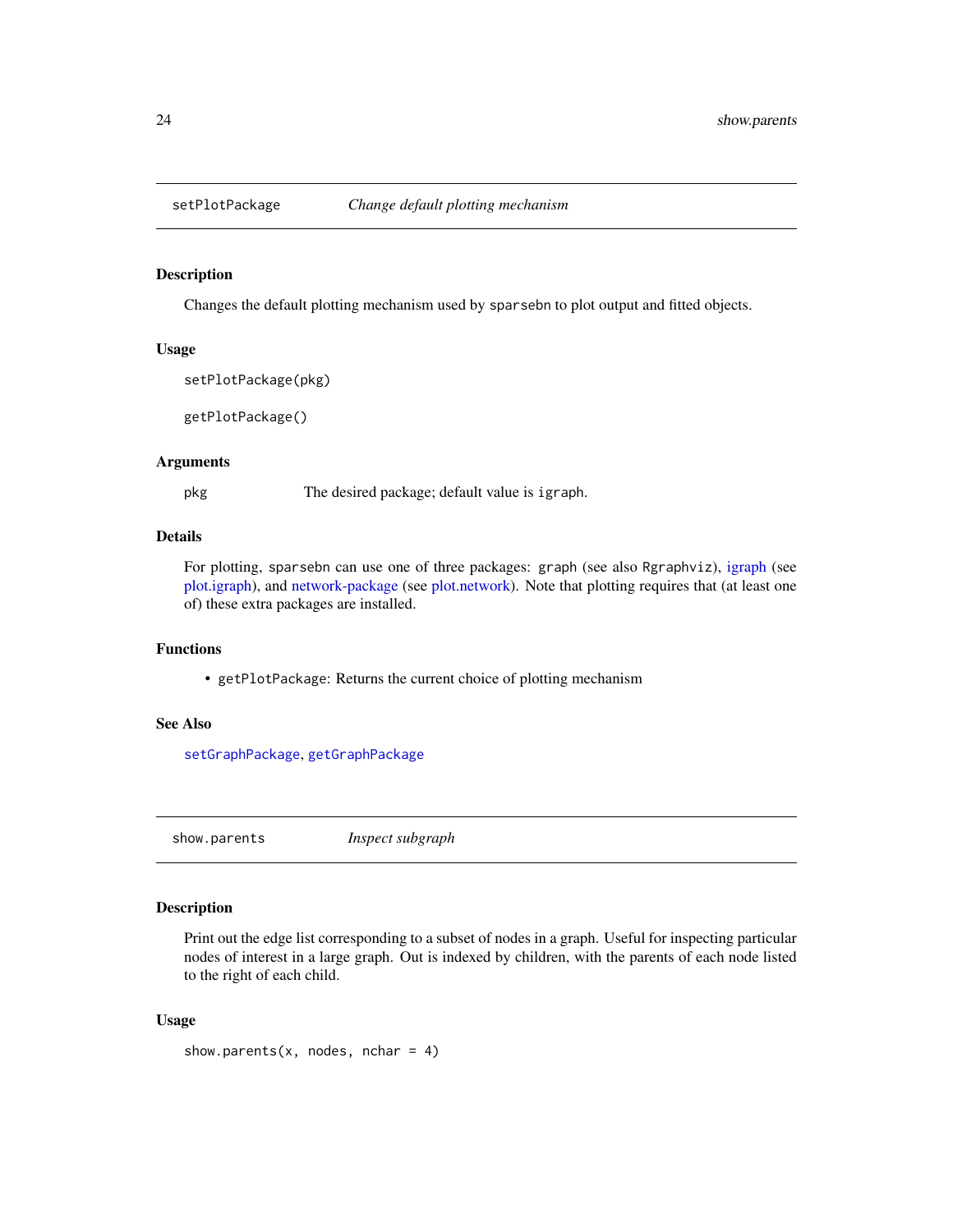#### <span id="page-24-0"></span>sparse 25

# Arguments

| $\mathsf{x}$ | sparsebnFit object.                                                                                                                                                                                                                                               |
|--------------|-------------------------------------------------------------------------------------------------------------------------------------------------------------------------------------------------------------------------------------------------------------------|
| nodes        | character vector containing names of nodes to show.                                                                                                                                                                                                               |
| nchar        | integer indicating how many characters of each parent to show in printed out-<br>put. Use this to control how the output appears on screen, larger numbers allow<br>for longer node names but may present formatting issues for large graphs. De-<br>faults to 4. |

# Details

Uses partial matching, duplicates are OK and will be duplicated in output.

<span id="page-24-1"></span>sparse *sparse class*

# Description

Low-level representation of sparse matrices.

#### Usage

 $sparse(x, \ldots)$ 

is.sparse(x)

# Arguments

| X        | Various R objects.               |
|----------|----------------------------------|
| $\cdots$ | (optional) additional arguments. |

#### Details

An alternative data structure for storing sparse matrices in R using the (row, column, value) format. Internally it is stored as a list with three components, each vectors, that contain the rows / columns / values of the nonzero elements.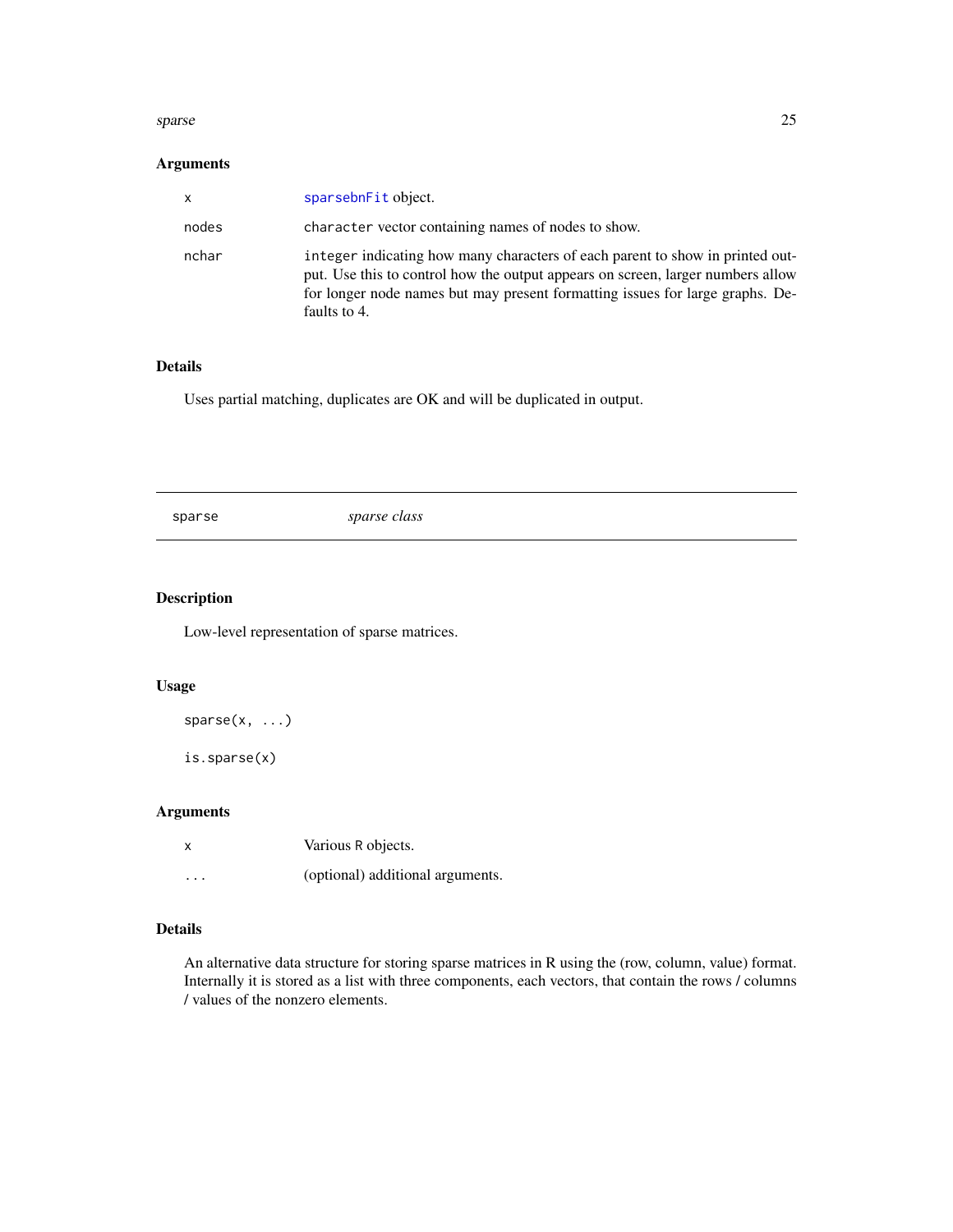<span id="page-25-0"></span>sparsebn-messages *Messages*

# Description

Warning and error messages for use in the sparsebn family

# Usage

input\_not\_sparsebnData(data)

alg\_input\_data\_frame()

has\_missing\_values(count)

invalid\_pkg\_specification()

pkg\_not\_installed(pkg)

global\_coerce\_warning(pkg)

feature\_not\_supported(feature)

invalid\_class(actual, expected)

dag\_summary(nnode, nedge)

empty\_dag\_summary(nnode)

data\_not\_numeric(indices)

invalid\_type\_input(types)

# Arguments

| data     | data object.                      |
|----------|-----------------------------------|
| count    | number of missing values.         |
| pkg      | package name.                     |
| feature  | feature name.                     |
| actual   | class input by user.              |
| expected | class input expected by function. |
| nnode    | number of nodes in a DAG.         |
| nedge    | number of edges in a DAG.         |
| indices  | invalid indices                   |
| types    | valid input types                 |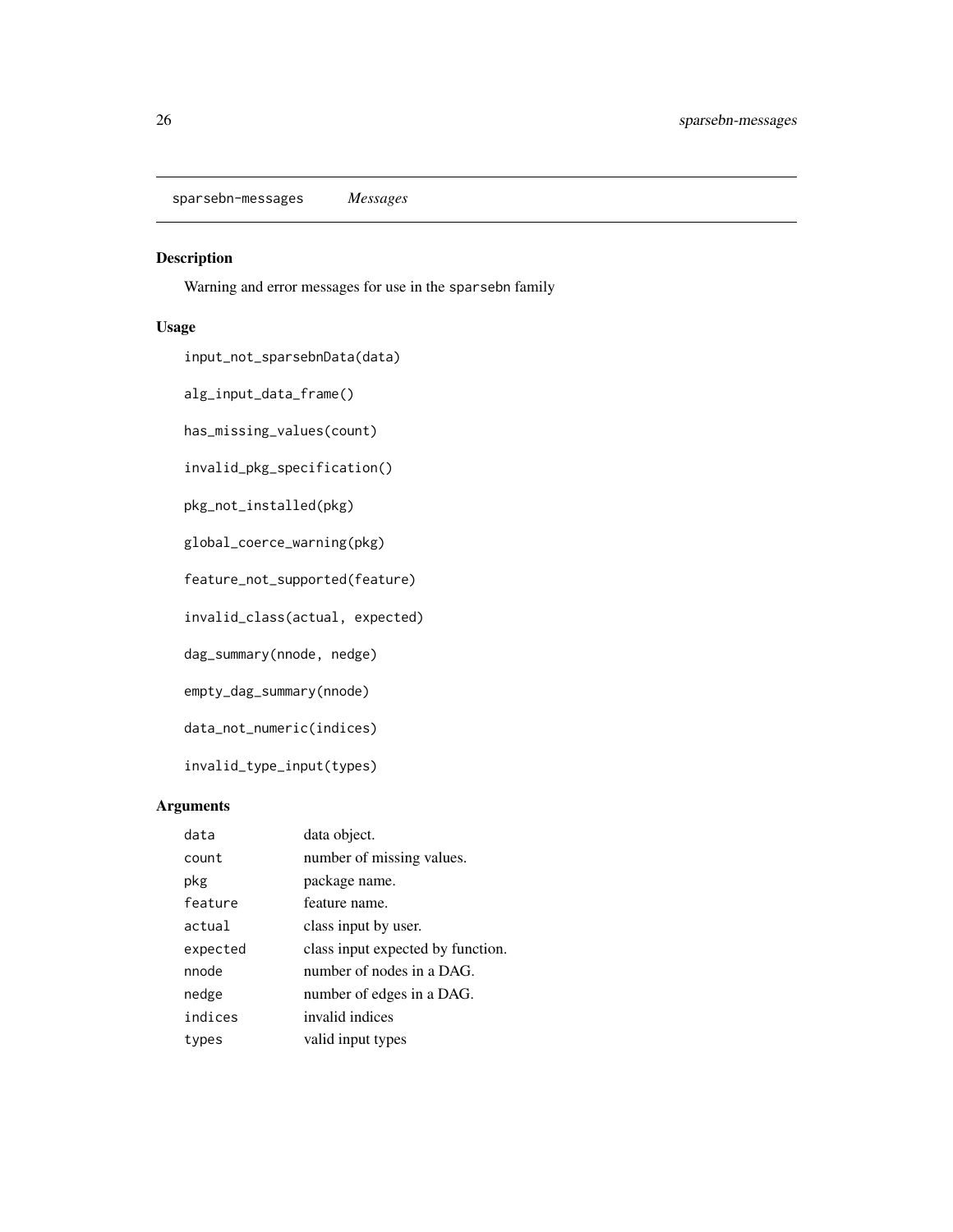<span id="page-26-1"></span><span id="page-26-0"></span>

This class stores data that may contain interventions on some or all of the observations. It also allows for the degenerate case with no interventions, i.e. purely observational data.

#### Usage

```
sparsebnData(x, ...)
is.sparsebnData(x)
## S3 method for class 'data.frame'
sparsebnData(x, type, levels = NULL, ivn = NULL,
  ...)
## S3 method for class 'matrix'
sparsebnData(x, type, levels = NULL, ivn = NULL, ...)
## S3 method for class 'sparsebnData'
print(x, n = 5L, ...)## S3 method for class 'sparsebnData'
summary(object, n = 5L, ...)
## S3 method for class 'sparsebnData'
plot(x, \ldots)
```
#### Arguments

| x          | a data. frame or matrix object.                                                                                     |
|------------|---------------------------------------------------------------------------------------------------------------------|
| $\ddots$ . | (optional) additional arguments.                                                                                    |
| type       | either 'discrete' or 'continuous'.                                                                                  |
| levels     | (optional) list of levels for each node. If omitted, levels will be automatically<br>detected from unique.          |
| ivn        | (optional) list of interventions for each observation. If omitted, data is as-<br>sumed to be purely observational. |
| n          | (optional) number of rows from data matrix to print.                                                                |
| object     | an object of type sparsebnData                                                                                      |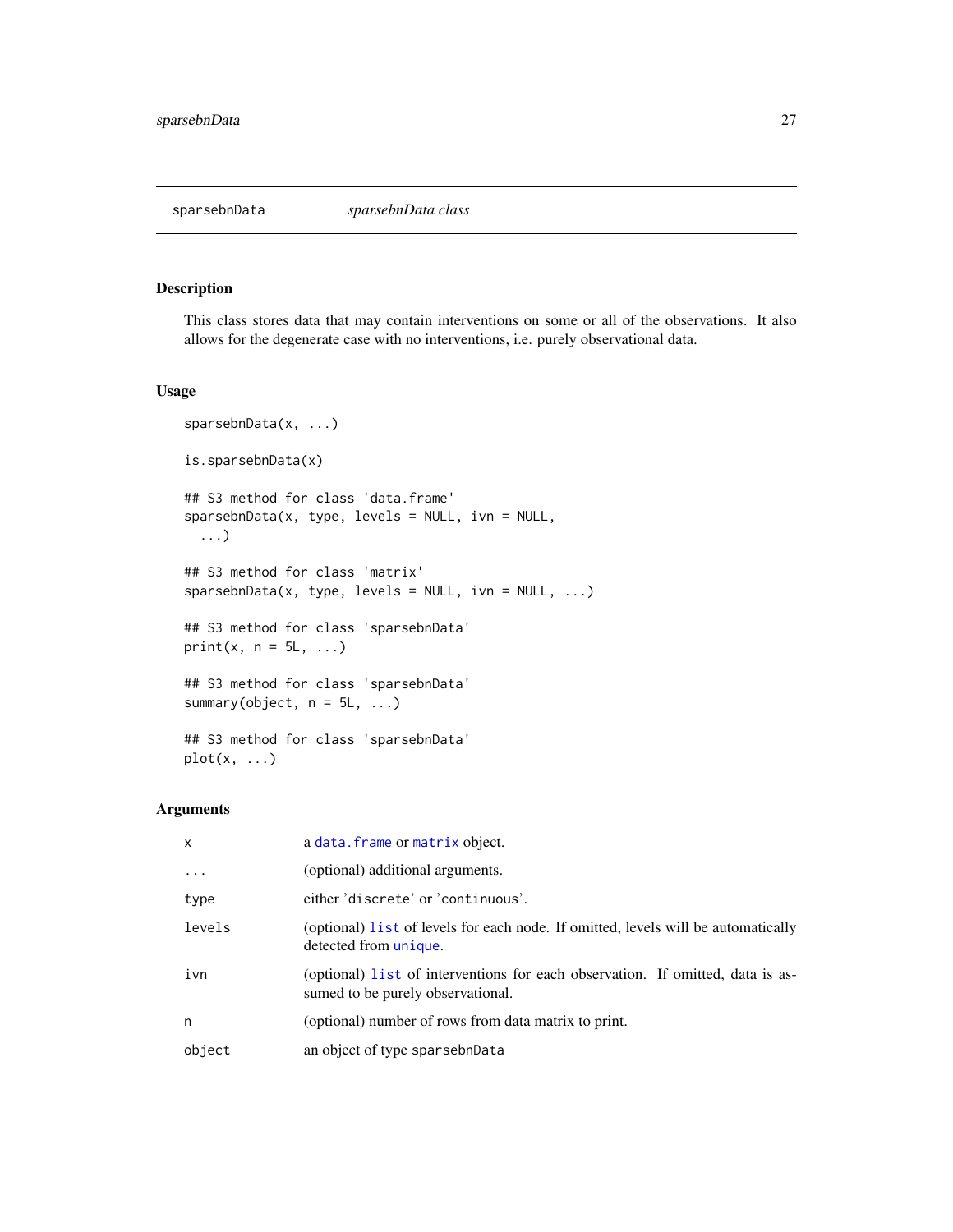# <span id="page-27-0"></span>Details

The structure of a sparsebnData object is very simple: It contains a data.frame object, a type identifier (i.e. discrete or continuous), a list of factor levels, and a list of interventions.

- The levels list should be the same size as the number of nodes and consist of names of the different levels for each node. Each level should be coded to be from  $0...k-1$  where k is the number of levels for a particular variable (see below for more).
- The ivn list should be the same size as the number of rows in the dataset, and each component indicates which column(s) in the dataset is (are) under intervention. If an observation has no interventions, then the corresponding component is NULL. Thus, if the data is purely observational, this list should contain only NULL values.

Presently, only levels coded as  $0,1,...,k-1$  are supported ( $k =$  the number of levels for a variable). Future releases are planned to support more general factor levels. The level 0 corresponds to the baseline level or measurement.

Also inherits from [list](#page-0-0).

#### **Slots**

data ([data.frame](#page-0-0)) Dataset.

type ([character](#page-0-0)) Type of data: Either "continuous", "discrete", or "mixed".

levels ([list](#page-0-0)) List of levels for each column in data.

ivn ([list](#page-0-0)) List of columns under intervention for each row in data.

#### Methods

[print](#page-0-0) [num.samples](#page-14-1) [is.obs](#page-12-1) [count.levels](#page-4-1) [count.interventions](#page-4-2) [as.data.frame](#page-0-0)

# Examples

```
### Generate a random continuous dataset
mat \leq matrix(rnorm(1000), nrow = 20)
dat <- sparsebnData(mat, type = "continuous") # purely observational data with continuous variables
### Discrete data
mat <- rbind(c(0, 2, 0),c(1,1,0),
             c(1, 0, 3),
             c(0,1,0)dat.levels <- list(c(0,1), c(0,1,2), c(0,1,2,3))
dat <- sparsebnData(mat,
                    type = "discrete",
                 levels = dat.levels) # purely observational data with discrete variables
dat.ivn \leq list(c(1), # first observation was intervened at node 1
                c(1), # second observation was intervened at node 1
                c(2,3), # third observation was intervened at nodes 2 and 3
                c(1,3)) # fourth observation was intervened at nodes 1 and 3
```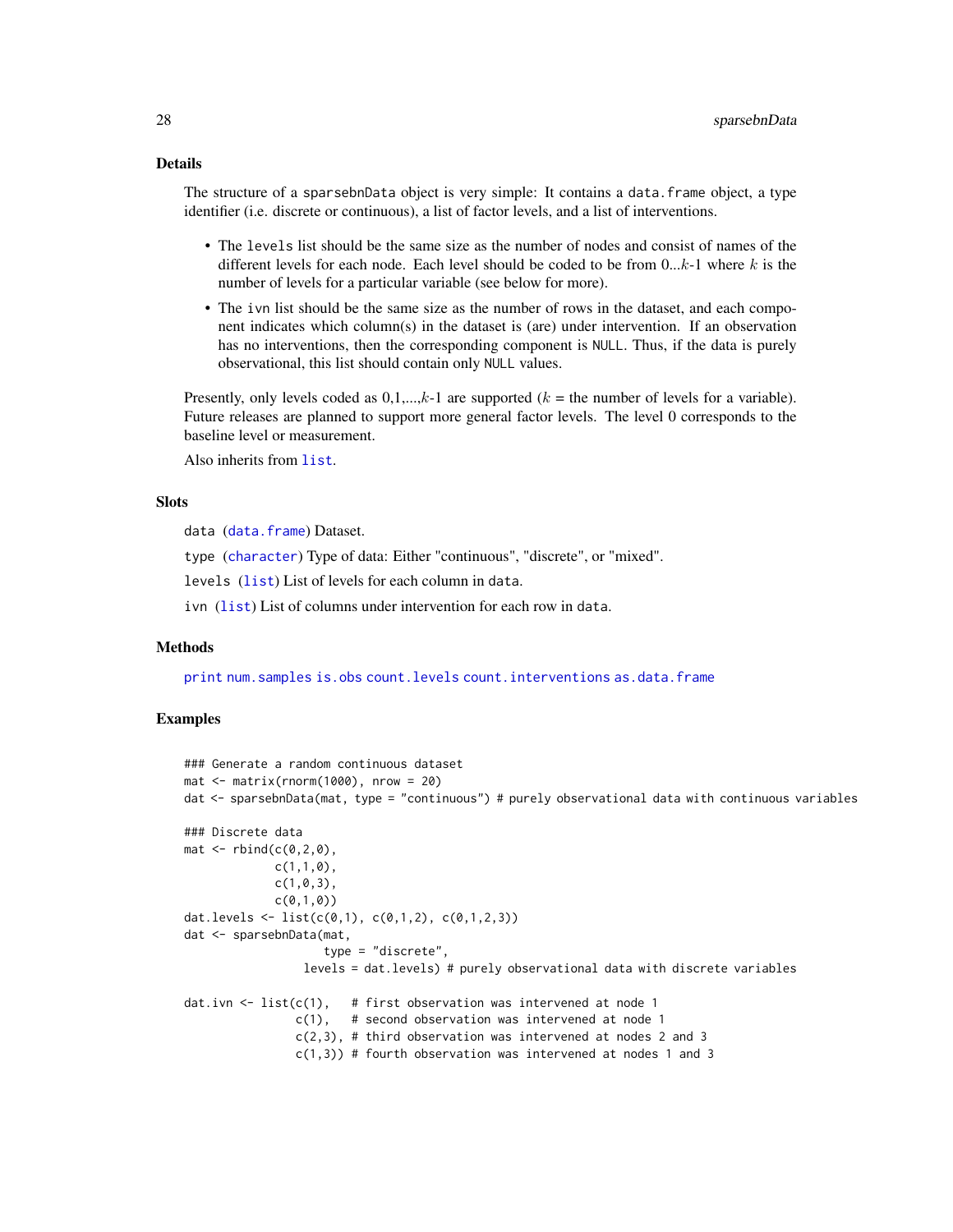# <span id="page-28-0"></span>sparsebnFit 29

```
dat <- sparsebnData(mat,
                    type = "discrete",
                    levels = dat.levels,
                    ivn = dat.ivn) # specify intervention rows
```
<span id="page-28-1"></span>sparsebnFit *sparsebnFit class*

#### Description

Main class for representing DAG estimates. Represents a single DAG estimate in a solution path.

#### Usage

```
sparsebnFit(x)
is.sparsebnFit(x)
## S3 method for class 'sparsebnFit'
print(x, maxsize = 20, ...)## S3 method for class 'sparsebnFit'
summary(object, ...)
## S3 method for class 'sparsebnFit'
plot(x, \ldots)
```
#### Arguments

| $\mathsf{x}$ | A list or an object of type sparsebnFit. Should only be used internally.                                                                            |
|--------------|-----------------------------------------------------------------------------------------------------------------------------------------------------|
| maxsize      | If the number of nodes in a graph is $\leq$ maxsize, then the entire graph is printed<br>to screen, otherwise a short summary is displayed instead. |
| $\cdots$     | (optional) additional arguments.                                                                                                                    |
| object       | an object of type sparsebnFit                                                                                                                       |

#### Details

This is the main class for storing and manipulating the output of [estimate.dag](#page-0-0). The main slot of interest is edges, which stores the graph as an [edgeList](#page-5-1) object. If desired, this slot can be changed to hold a [graphNEL](#page-0-0), [igraph](#page-0-0), or [network](#page-0-0) object if desired (see [setGraphPackage](#page-20-1)). For anything beyond simply inspecting the graph, it is recommended to use one of these packages.

Since edgeLists do not contain information on the node names, the second slot nodes stores this information. The indices in edges are in one-to-one correspondence with the names in the nodes vector. The lambda slot stores the regularization parameter used to estimate the graph.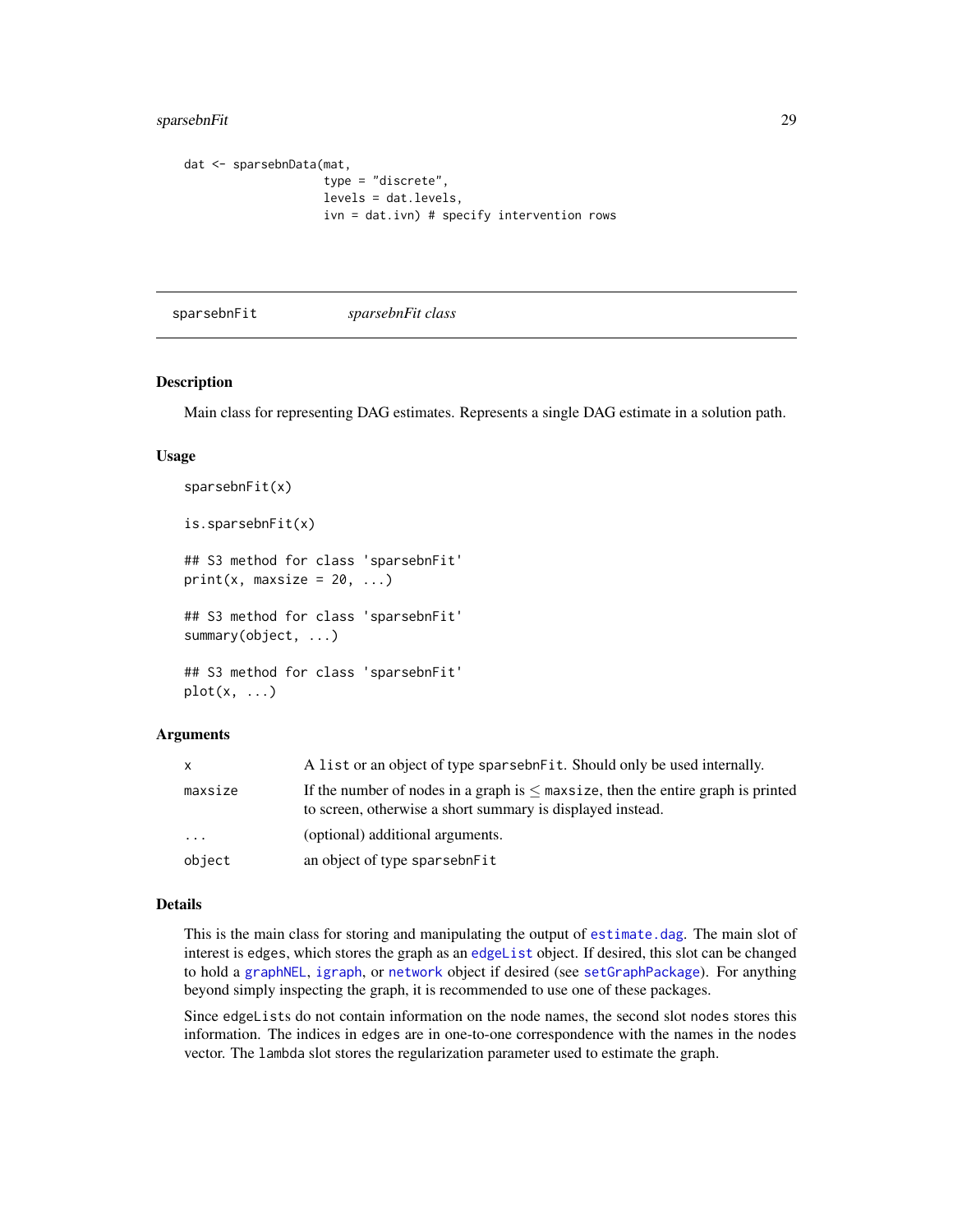Other slots include nedge, for the number of edges; pp, for  $p =$  number of nodes; nn, for  $n =$  number of samples, and time, for the time in seconds needed to estimate this graph. Note that these slots are mainly for internal use, and in particular it is best to query the number of nodes via num, nodes, the number of edges via num. edges, and the number of samples via num. samples.

By default, only small graphs are printed, but this behaviour can be overridden via the maxsize argument to print. To view a list of parents for a specific subset of nodes, use [show.parents](#page-23-3).

Generally speaking, it should not be necessary to construct a sparsebnFit object manually. Furthermore, these estimates should always be wrapped up in a [sparsebnPath](#page-30-1) object, but can be handled separately if desired (be careful!).

#### **Slots**

edges ([edgeList](#page-5-1)) Edge list of estimated DAG (see [edgeList](#page-5-1)).

nodes ([character](#page-0-0)) Vector of node names.

lambda ([numeric](#page-0-0)) Value of lambda for this estimate.

nedge ([integer](#page-0-0)) Number of edges in this estimate.

pp ([integer](#page-0-0)) Number of nodes.

nn ([integer](#page-0-0)) Number of observations this estimate was based on.

time ([numeric](#page-0-0)) Time in seconds to generate this estimate.

# Methods

[get.adjacency.matrix](#page-8-1), [num.nodes](#page-13-1), [num.edges](#page-13-2), [num.samples](#page-14-1), [show.parents](#page-23-3)

#### Examples

```
## Not run:
### Learn the cytometry network
library(sparsebn)
data(cytometryContinuous) # from the sparsebn package
cyto.data <- sparsebnData(cytometryContinuous[["data"]], type = "continuous")
cyto.learn <- estimate.dag(cyto.data)
### Inspect the output
class(cyto.learn[[1]])
print(cyto.learn[[2]])
show.parents(cyto.learn[[1]], c("raf", "mek", "plc"))
### Manipulate a particular graph
cyto.fit <- cyto.learn[[7]]
num.nodes(cyto.fit)
num.edges(cyto.fit)
show.parents(cyto.fit, c("raf", "mek", "plc"))
plot(cyto.fit)
### Use graph package instead of edgeLists
setGraphPackage("graph", coerce = TRUE) # set sparsebn to use graph package
cyto.edges <- cyto.fit$edges
```
<span id="page-29-0"></span>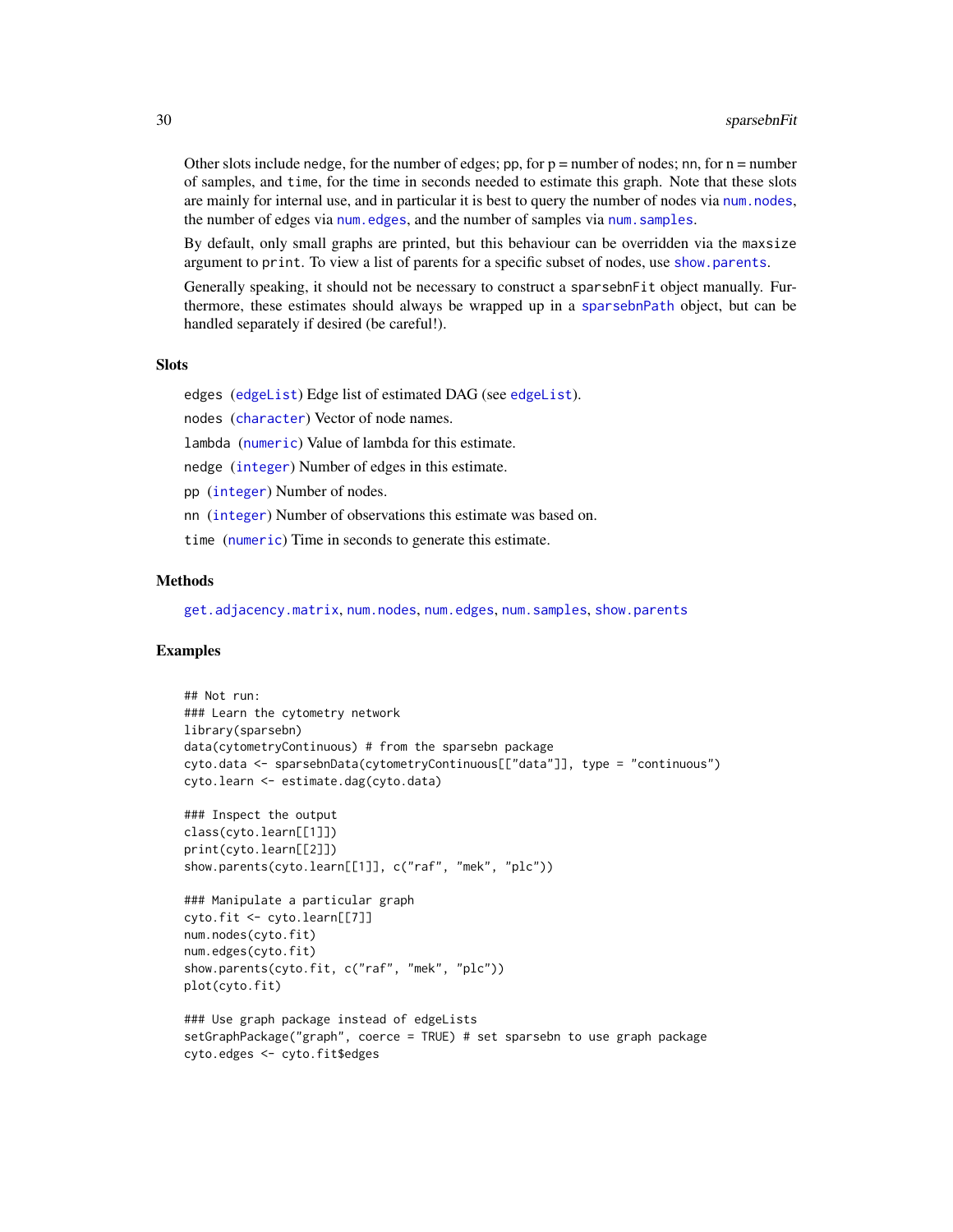# <span id="page-30-0"></span>sparsebnPath 31

degree(cyto.edges) # only available with graph package isConnected(cyto.edges) # only available with graph package ## End(Not run)

<span id="page-30-1"></span>sparsebnPath *sparsebnPath class*

#### Description

Convenience wrapper class for solution paths of DAG learning algorithms: This class represents an entire solution path of an algorithm. Its components are of type [sparsebnFit](#page-28-1). Also inherits from [list](#page-0-0).

#### Usage

sparsebnPath(x)

is.sparsebnPath(x)

## S3 method for class 'sparsebnPath'  $print(x,$  verbose =  $FALSE, ...)$ 

## S3 method for class 'sparsebnPath' summary(object, ...)

## S3 method for class 'sparsebnPath'  $plot(x, labels = FALSE, ...)$ 

#### Arguments

| $\mathsf{x}$        | A list or an object of type sparsebnPath. Should only be used internally.                                                                           |
|---------------------|-----------------------------------------------------------------------------------------------------------------------------------------------------|
| verbose             | If TRUE, then each estimate in the solution path is printed separately. Do not use<br>for large graphs or large solution paths. $(detault = FALSE)$ |
| $\cdot \cdot \cdot$ | (optional) additional arguments.                                                                                                                    |
| object              | an object of type sparsebnPath                                                                                                                      |
| labels              | TRUE or FALSE. Whether or not to print out labels with summary information for<br>each plot in the solution path.                                   |

#### Details

Each value of lambda in the (discrete) solution path corresponds to a single DAG estimate (see [Aragam and Zhou \(2015\)](http://jmlr.org/papers/v16/aragam15a.html) for details). Internally, this estimate is represented by a [sparsebnFit](#page-28-1) object. The full solution path is then represented as a [list](#page-0-0) of [sparsebnFit](#page-28-1) objects: This class is essentially a wrapper for this list.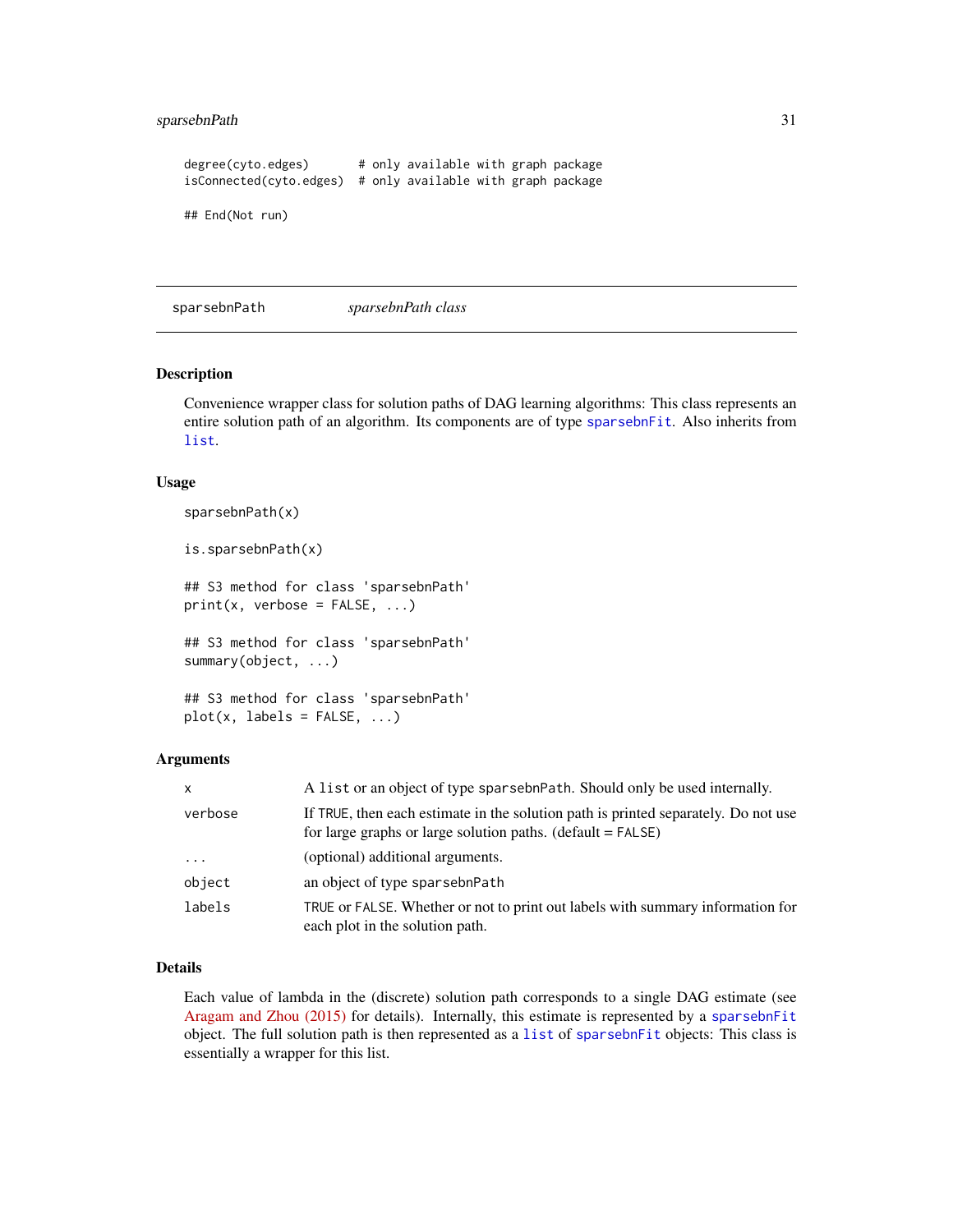<span id="page-31-0"></span>Most methods for [sparsebnPath](#page-30-1) objects simply apply [lapply](#page-0-0) to the object in question. The exceptions to this rule apply when the output will always be the same for every component; e.g. [num.nodes](#page-13-1) and [num.samples](#page-14-1).

# Methods

[get.adjacency.matrix](#page-8-1), [get.lambdas](#page-10-1), [num.nodes](#page-13-1), [num.edges](#page-13-2), [num.samples](#page-14-1)

#### Examples

```
## Not run:
### Learn the cytometry network
library(sparsebn)
data(cytometryContinuous) # from the sparsebn package
cyto.data <- sparsebnData(cytometryContinuous[["data"]], type = "continuous")
cyto.learn <- estimate.dag(cyto.data)
### Inspect the output
class(cyto.learn)
print(cyto.learn)
plot(cyto.learn)
## End(Not run)
```
sparsebnUtils *sparsebnUtils: Utilities for the sparsebn package.*

#### Description

A set of tools for representing and estimating sparse Bayesian networks from continuous and discrete data.

# Details

This package provides various S3 classes for making it easy to estimate graphical models from data:

- [sparsebnData](#page-26-1) for managing experimental data with interventions.
- [sparsebnFit](#page-28-1) for representing the output of a DAG learning algorithm.
- [sparsebnPath](#page-30-1) for representing a solution path of estimates.

The package also provides methods for manipulating these objects and for estimating parameters in graphical models:

- [estimate.parameters](#page-6-2) for directed graphs.
- [get.precision](#page-9-1) for undirected graphs.
- [get.covariance](#page-9-2) for covariance matrices.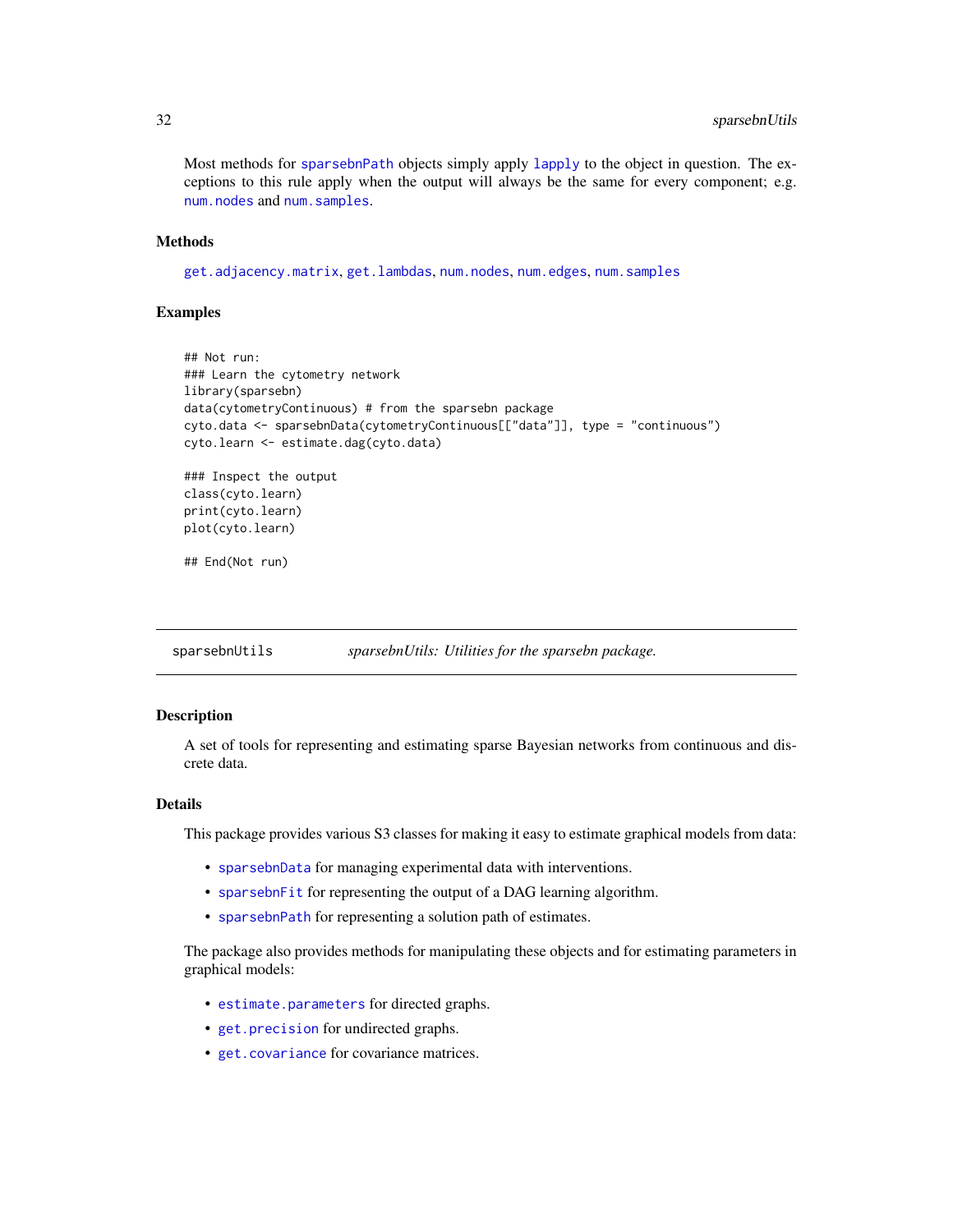# <span id="page-32-0"></span>specify.prior 33

Internally, all graph objects may be stored as [edgeLists](#page-5-1) (default), or using graphNEL, igraph, bnlearn, or network objects.

specify.prior *Build a black list based on prior knowledge*

#### **Description**

Utility for specifying known root and leaf nodes in a network, to be used in conjunction with the blacklist argument of network estimation methods.

#### Usage

```
specify.prior(roots = NULL, leaves = NULL, nodes, indices = FALSE)
```
#### Arguments

| roots   | Vector of root nodes. May be character or integer.                                                         |
|---------|------------------------------------------------------------------------------------------------------------|
| leaves  | Vector of leaf nodes. May be character or integer.                                                         |
| nodes   | Full vector of node names of the entire network. Both roots and leaves must<br>be a subset of this vector. |
| indices | Logical: Return indices or character names?                                                                |

#### Details

Builds an (m+k)x2 matrix, where m is the number of user-specified root nodes and k is the number of user-specified leaf nodes.

- A *root* node is any node without any parents, i.e. with no incoming edges.
- A *leaf* node is any node without any children, i.e. with no outgoing edges.

to\_bn *Conversion between graph types*

#### **Description**

These methods convert graph objects (e.g. [edgeList](#page-5-1)) and objects containing graph data (e.g. [sparsebnFit](#page-28-1), [sparsebnPath](#page-30-1)) to other formats including [igraph](#page-0-0), [graphNEL](#page-0-0), [network](#page-0-0), and [bn-class](#page-0-0).

Only graph objects are modified with these methods. For example, if the input is either [sparsebnFit](#page-28-1) or [sparsebnPath](#page-30-1), the output will still be a [sparsebnFit](#page-28-1) or [sparsebnPath](#page-30-1) object. Only the edges slots will be converted to a different graph type. This will be the case for the default output from [estimate.dag](#page-0-0), so that metadata from the learning phase is not lost during conversion. If, on the other hand, the input is already an [edgeList](#page-5-1), then the output will directly be a graph object.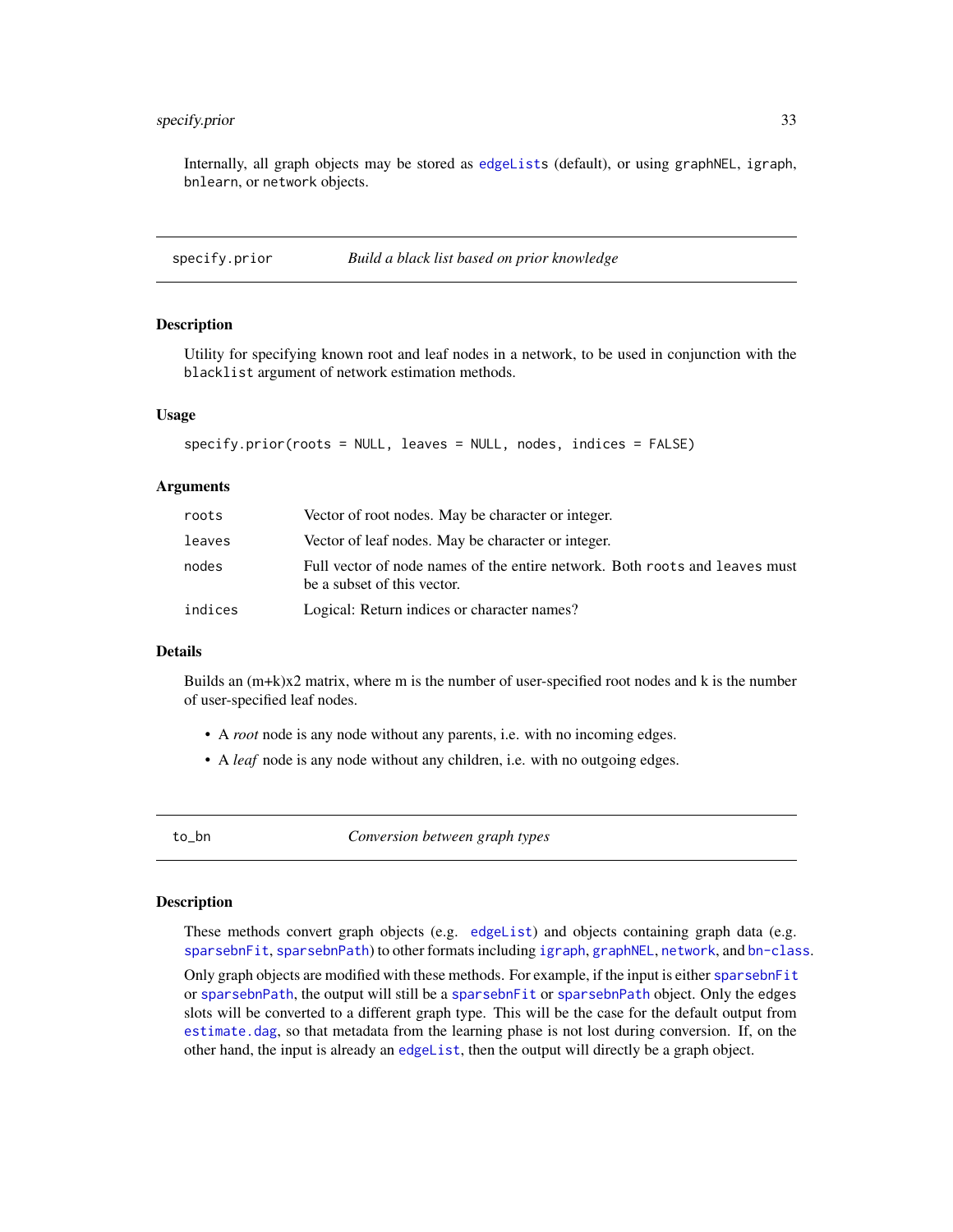#### Usage

 $to_bn(x)$ to\_graphNEL(x) to\_igraph(x)

to\_network(x)

# **Arguments**

x An object of type [sparsebnPath](#page-30-1), [sparsebnFit](#page-28-1), [edgeList](#page-5-1), [igraph](#page-0-0), [graphNEL](#page-0-0), [network](#page-0-0), or [bn-class](#page-0-0).

# Details

to\_igraph converts sparsebn objects to [igraph](#page-0-0)-compatible objects.

to\_graph converts sparsebn objects to [graphNEL](#page-0-0)-compatible objects.

to\_network converts sparsebn objects to [network](#page-0-0)-compatible objects.

to\_bn converts sparsebn objects to [bn-class](#page-0-0)-compatible objects.

#### Examples

```
## Not run:
### Learn the cytometry network
library(sparsebn)
data(cytometryContinuous)
cyto.data <- sparsebnData(cytometryContinuous[["data"]],
                         type = "continuous",
                         ivn = cytometryContinuous[["ivn"]])
cyto.learn <- estimate.dag(data = cyto.data)
### The output is a sparsebnPath object, which is a list of sparsebnFit objects
class(cyto.learn)
class(cyto.learn[[1]])
### Convert to igraph
cyto.igraph <- to_igraph(cyto.learn)
class(cyto.igraph) # not an igraph object!
class(cyto.igraph[[1]]$edges) # the graph data in the 'edges' slot is converted to igraph
gr <- cyto.igraph[[1]]$edges
### Different behaviour when input is already an edgeList
edgeL <- cyto.learn[[1]]$edges
gr <- to_igraph(edgeL) # input is edgeList, not sparsebnFit or sparsebnPath
class(gr) # igraph object
## End(Not run)
```
<span id="page-33-0"></span>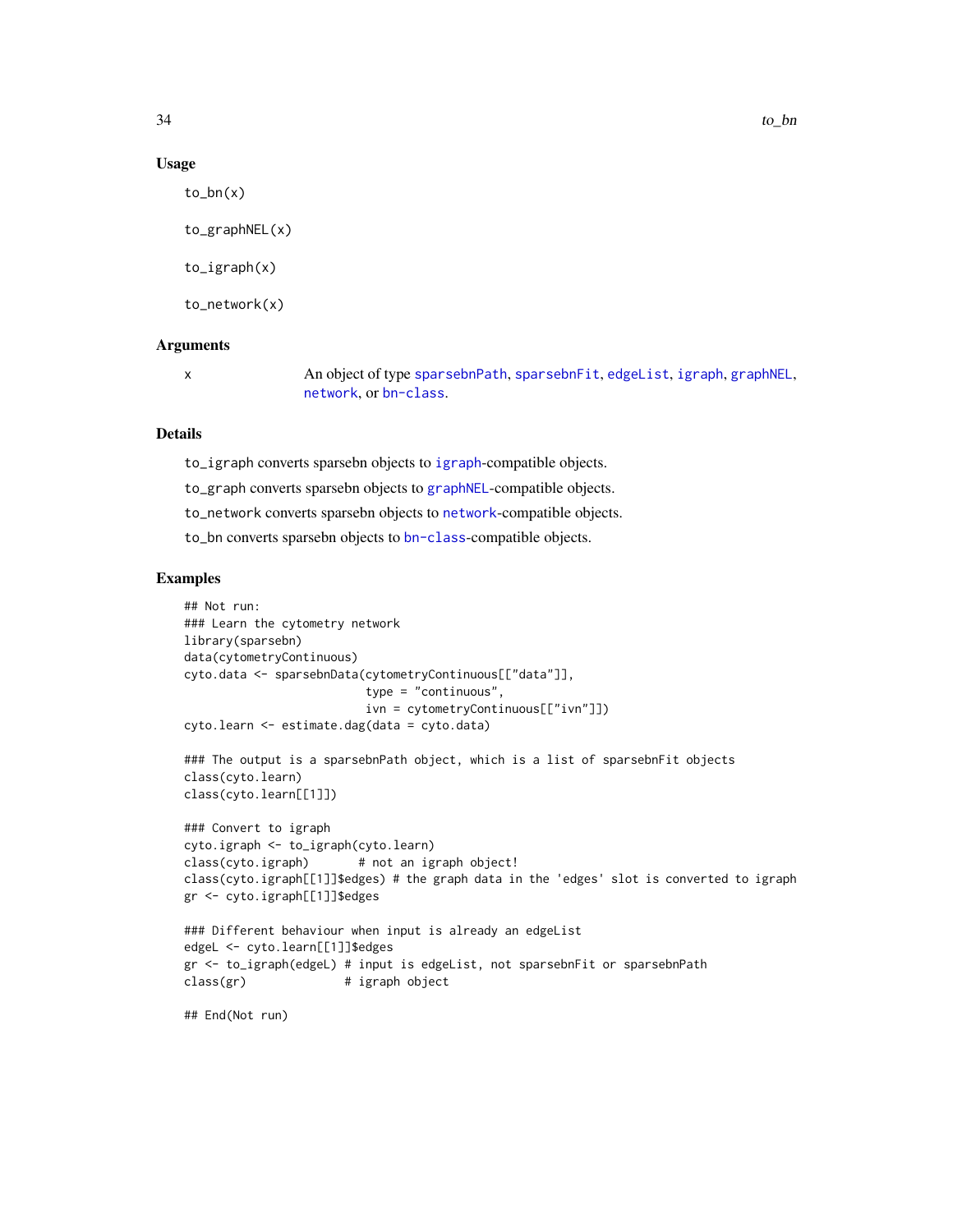<span id="page-34-0"></span>

to\_edgeList converts an object to an [edgeList](#page-5-1) object. Works on both fitted objects and graphs themselves. In the first case, every underlying 'edges' component is converted to [edgeList](#page-5-1). In the second, the conversion applies directly to the object.

# Usage

```
to_edgeList(x)
## S3 method for class 'sparsebnFit'
```

```
to_edgeList(x)
```
# Arguments

x An object of type [sparsebnPath](#page-30-1), [sparsebnFit](#page-28-1), [graphNEL-class](#page-0-0), [igraph](#page-0-0), or [network](#page-0-0).

# Methods (by class)

• sparsebnFit: description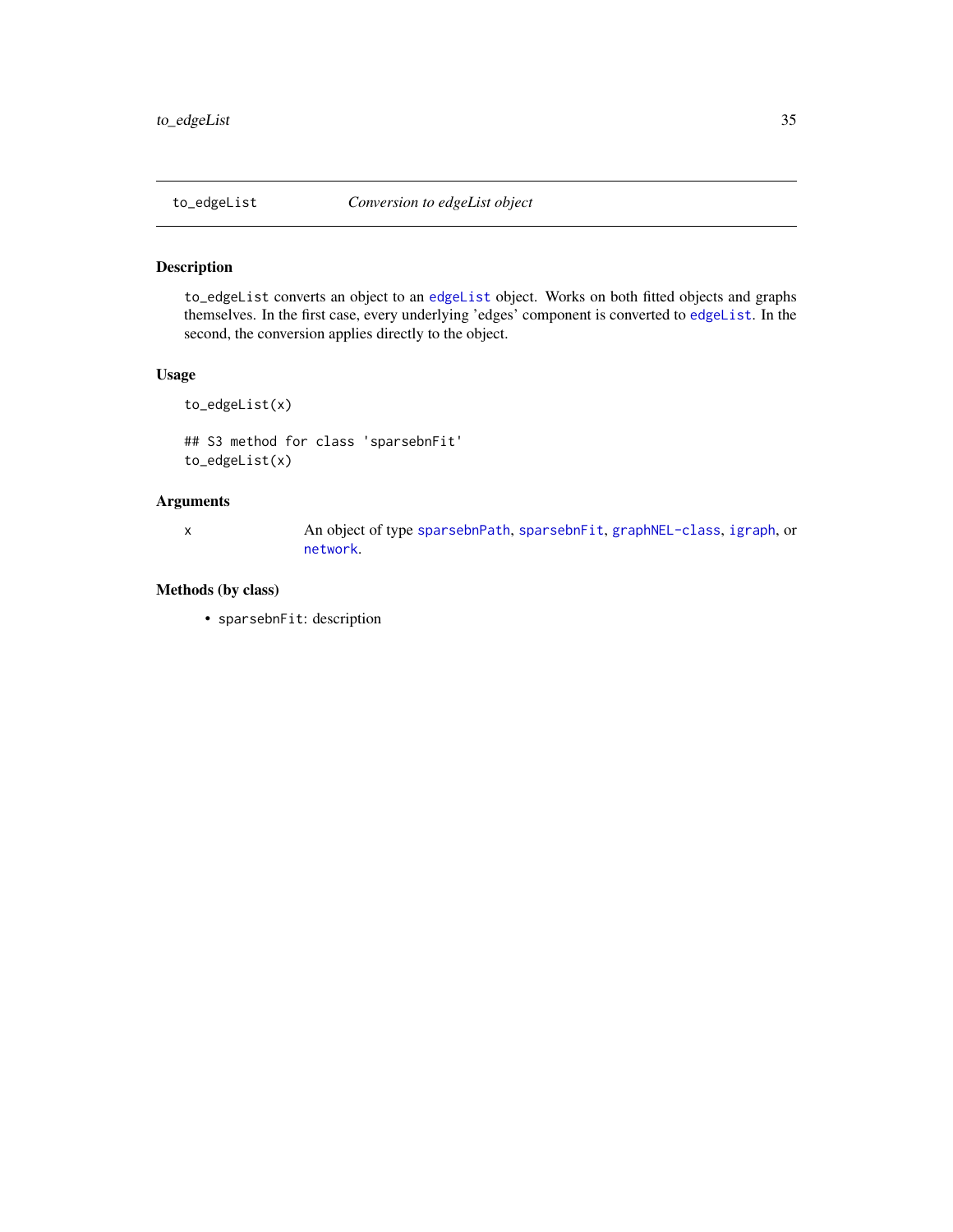# <span id="page-35-0"></span>**Index**

alg\_input\_data\_frame *(*sparsebn-messages*)*, [26](#page-25-0) as.data.frame, *[28](#page-27-0)* as.data.frame.sparsebnData, [2](#page-1-0) as.edgeList, [3](#page-2-0) as.sparse, [3](#page-2-0) auto\_count\_levels *(*pick\_family*)*, [17](#page-16-0) auto\_generate\_levels *(*pick\_family*)*, [17](#page-16-0)

```
capitalize (pick_family), 17
character, 28, 30
check_if_complete_data (pick_family), 17
check_if_data_matrix (pick_family), 17
check_if_matrix (pick_family), 17
check_if_numeric_data (pick_family), 17
check_list_class (pick_family), 17
check_list_names (pick_family), 17
check_list_numeric (pick_family), 17
check_na (pick_family), 17
check_null (pick_family), 17
coerce_discrete, 4
col_classes (pick_family), 17
convert_factor_to_discrete
        (pick_family), 17
cor_vector_ivn (pick_family), 17
count.interventions, 5, 28
count.levels, 5, 28
count_nas (pick_family), 17
createNetworkFromGraph, 16
```

```
dag_summary (sparsebn-messages), 26
data.frame, 27, 28
data_not_numeric (sparsebn-messages), 26
default_alpha (pick_family), 17
default_max_iters (pick_family), 17
degrees, 5
```
edgeList, *[3](#page-2-0)*, [6,](#page-5-0) *[7,](#page-6-0) [8](#page-7-0)*, *[14,](#page-13-0) [15](#page-14-0)*, *[17](#page-16-0)*, *[21,](#page-20-0) [22](#page-21-0)*, *[29,](#page-28-0) [30](#page-29-0)*, *[33](#page-32-0)[–35](#page-34-0)*

empty\_dag\_summary *(*sparsebn-messages*)*, [26](#page-25-0) estimate.dag, *[29](#page-28-0)*, *[33](#page-32-0)* estimate.parameters, *[7](#page-6-0)*, [7,](#page-6-0) *[32](#page-31-0)* feature\_not\_supported *(*sparsebn-messages*)*, [26](#page-25-0) fit\_glm\_dag, *[7](#page-6-0)*, [7](#page-6-0) fit\_multinom\_dag, *[7](#page-6-0)*, [8](#page-7-0) generate.lambdas, [9](#page-8-0) get.adjacency.matrix, *[6](#page-5-0)*, *[30](#page-29-0)*, *[32](#page-31-0)* get.adjacency.matrix *(*get.adjacency.matrix.edgeList*)*, [9](#page-8-0) get.adjacency.matrix.edgeList, [9](#page-8-0) get.covariance, [10,](#page-9-0) *[32](#page-31-0)* get.lambdas, [11,](#page-10-0) *[32](#page-31-0)* get.nodes, [11](#page-10-0) get.precision, *[32](#page-31-0)* get.precision *(*get.covariance*)*, [10](#page-9-0) get.solution, [12](#page-11-0) getGraphPackage, *[24](#page-23-0)* getGraphPackage *(*resetGraphPackage*)*, [21](#page-20-0) getPlotPackage, *[19](#page-18-0)*, *[22](#page-21-0)* getPlotPackage *(*setPlotPackage*)*, [24](#page-23-0) glm, *[7](#page-6-0)* glm.fit, *[7](#page-6-0)* global\_coerce\_warning *(*sparsebn-messages*)*, [26](#page-25-0) graphNEL, *[29](#page-28-0)*, *[33,](#page-32-0) [34](#page-33-0)* graphNEL-class, *[22](#page-21-0)*

has\_missing\_values *(*sparsebn-messages*)*, [26](#page-25-0)

igraph, *[22](#page-21-0)*, *[24](#page-23-0)*, *[29](#page-28-0)*, *[33](#page-32-0)[–35](#page-34-0)* input\_not\_sparsebnData *(*sparsebn-messages*)*, [26](#page-25-0) integer, *[30](#page-29-0)*